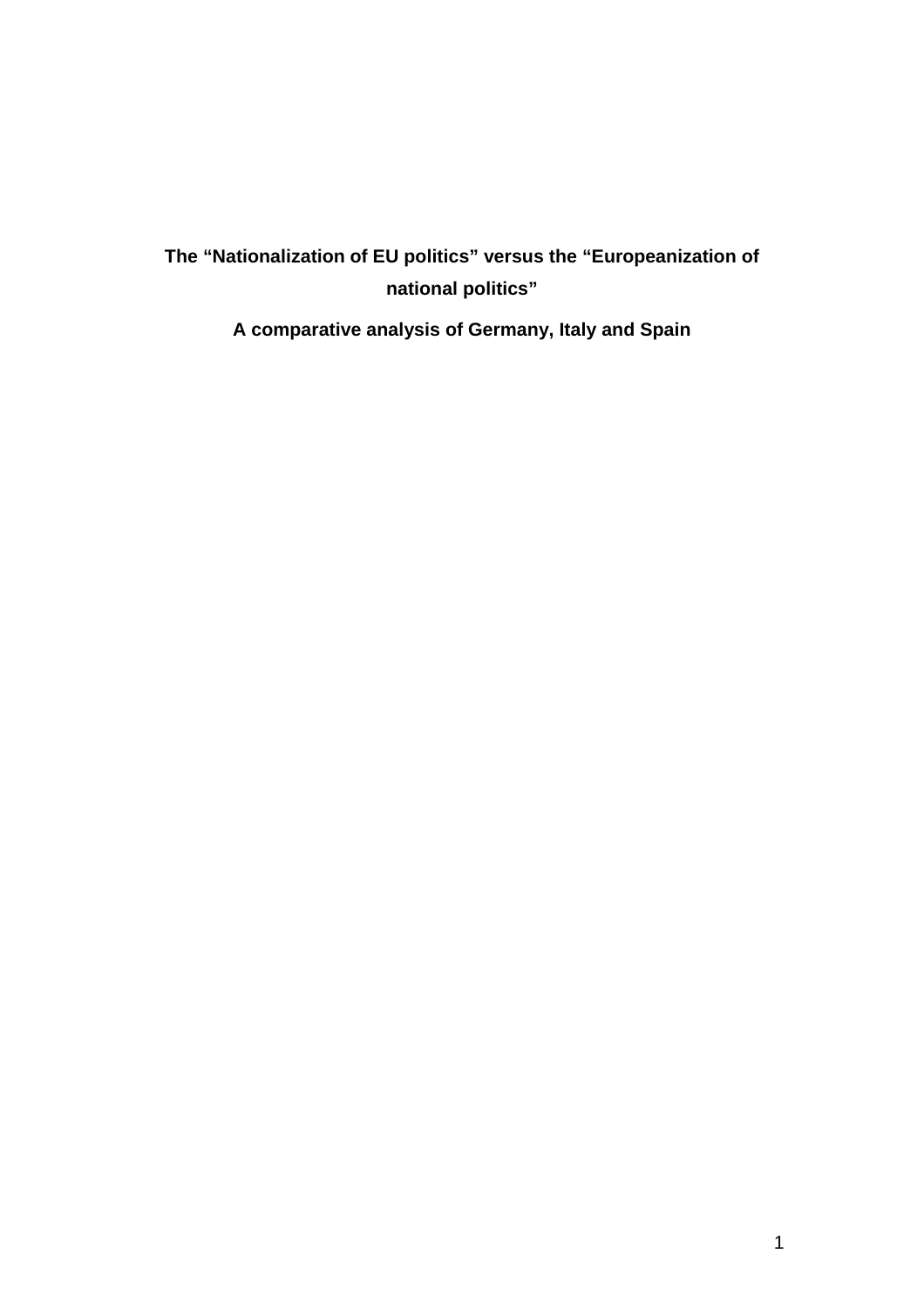### **1. Introduction**

Within the academic literature on Europeanization, or the domestic adaptation to European regional integration, the consensus has emerged that Europe matters (van der Eijk and Frankli, 2007). Many authors talk about the Europeanization of party politics (Külahci, 2012) and the increasing importance of European issue voting (Hobolt and Spoon, 2012). The basic point of departure is that the increasing powers and influence at different policy levels adopted by European institutions have gradually increased the importance of the European presence in national politics (Evans, 1998 and 2002; Ferrara and Weishaupt, 2004; Tillman, 2004 and 2012; Carruba and Timpote, 2005; Marsh, 2007; Hix and Marsh, 2007 and 2011; de Vries, 2007; Hobolt et al., 2008; Clark and Rohrschneider, 2009).

Previous literature has generally considered that this Europeanization of party systems is conditional upon country specific variables (institutions, configuration of public opinion and the presence of a Eurosceptic party) or non-country specific variables (structure of cleavages, dimensionality of ideological conflict, political parties strategic responses, electoral system and more) (Külahci, 2012, pp. 171–172). However, it is still unclear to what extent and in which ways Europe matters (Featherstone and Radaelli, 2003). Previous studies normally forget the heterogeneous dynamics and consequences of the integration in many European countries (Gabel, 2000). That is, European integration (and therefore the process of Europeanization) is not homogeneous across European states. Countries' influence in the EU differs substantially. In short, a country's influence in the EU resulting from the European integration and its consequences interacts with citizens' perceptions and behavior. This process has become even more conspicuous with the consequences and performance of the EU during the current economic and fiscal crises.

Following this idea, we introduce a new approach to the discussion on the Europeanization of party politics. We argue in this paper that as consequence of the current crisis there is an increasing dual perception of how the European Union is acting or should be acting that has affected individual's electoral behavior and consequently the structure of party systems. Our main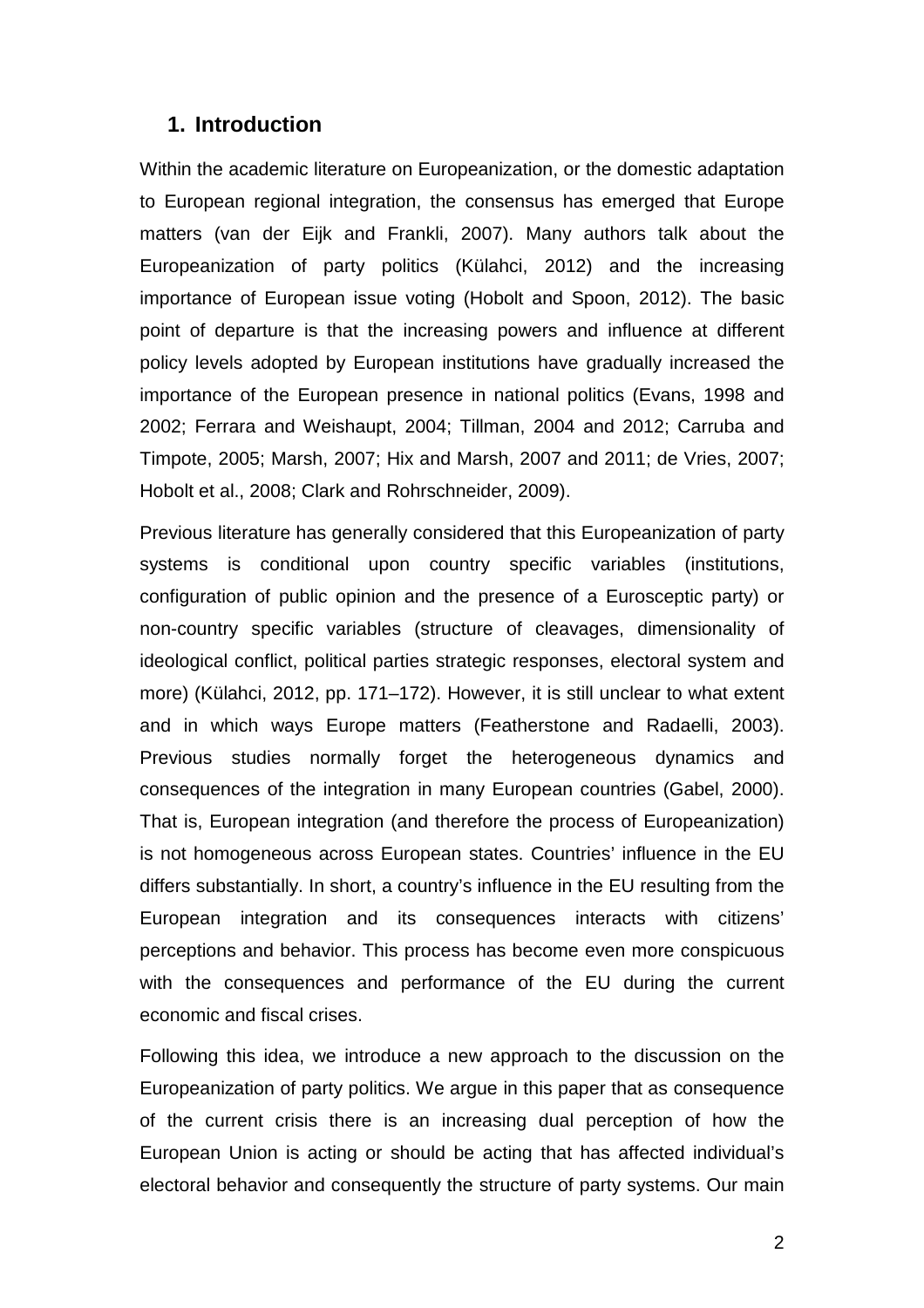contention is that in states that play a pivotal role in the European institutions, such as Germany, citizens perceive (at least marginally) that their vote could have some impact on European policies, i.e. the current European status quo. In other words, some decisions adopted at the national level (for instance, by the German government) are likely to have repercussions at the European level. Accordingly, parties at the national level compete over different policies and alternatives distributed on an ideological continuum. In these contexts, citizens have internalized the influence of their government in European affairs and consequently citizens display 'positional issues' on the European issues, generating a 'nationalization of EU politics'.

In contrast, Southern European countries seem to have cabinets with little influence on European's decisions, especially those under the supervision of the *troika* (European Commission, Central European Bank, and the International Monetary Fund). Having a less influential role and less policy leverage has resulted in a different debate at the national level over EU politics than in continental Europe. The non-pivotal role played by Southern states has incentivized the feeling among their citizens that their government is a mere observer of EU policies, with little bargaining power. Even national decisions over public policies are considered to be subject to EU preferences (the clearest example is the cap imposed by the *troika* on public debt). As a consequence, there has been an Europeanization of national politics, which means that the political debate still primarily revolves around the national government's performance at the European level and how the government was able to represent national interests at the EU level. The dispute in these cases is not so much about the EU policies, especially among those main parties which do not dispute EU membership, but rather becomes a 'valence issue'.

When it comes to issue voting, this argument implies that in pivotal countries voters' decisions follow a spatial directional logic (there are positional issues about the EU), whereby citizens chose the party in order to move the European status quo to their preferred direction ('directional EU issue voting'). Conversely, in non-pivotal countries, voters' decisions are based on valence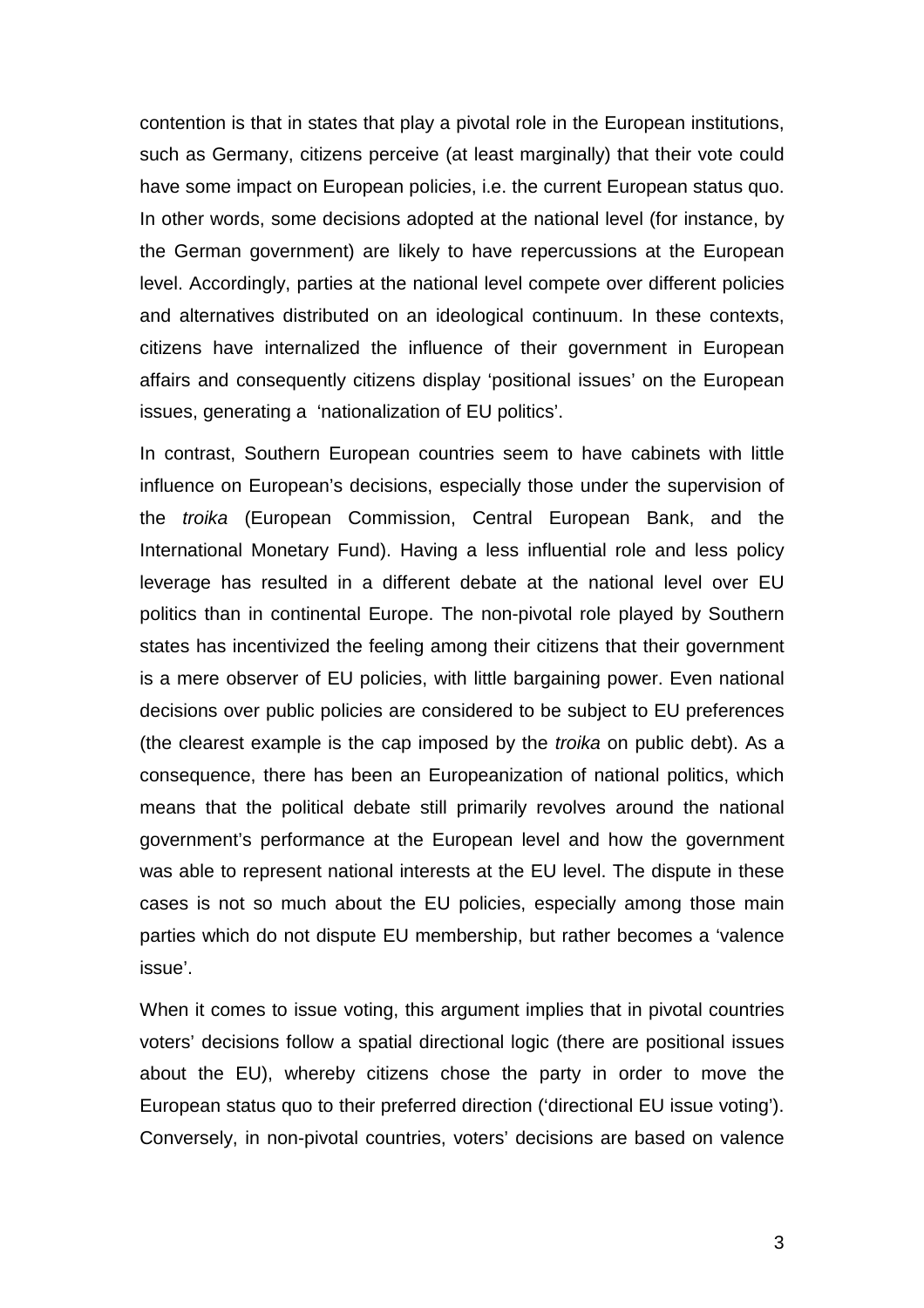considerations, that is, on the assessment of national government performance at the EU level ('sanctioning EU issue voting').

We test these claims studying three cases that have experienced different dynamics regarding the Europeanization of party politics. More concretely, hypotheses are put to the test in one pivotal country, Germany, and two nonpivotal ones, Italy and Spain. By employing three panel surveys, we empirically show that the directional model works better in a pivotal country, while the valence model better suits non-pivotal states. In sum, our findings show how the economic crisis that started in 2008 and its politicization in the national arena had heterogeneous effects on voters' decision process for the European Elections, not only due to country a non-country levels factors, but also to the relative pivotal position of the different countries in the EU.

### **2. Europeanization of National Party Politics**

Classical electoral studies have defined European elections as secondorder elections (Reif and Schmitt, 1980, 1997; Schmitt, 2005; Marsh, 2010). At the heart of the proposition is that EP elections are of lesser importance than first-order elections for national office. This phenomenon is attributed, firstly, to the low interest expressed by citizens towards the decisions made by the EU and European issues. Second, political parties normally direct their political messages to national issues (Eijk, 2005; Hix et al., 2007). Third, mass media rarely offers a transnational perspective of issues and, when they do it, a negative image of the EU prevails (Vreese et al., 2006). Finally, elections have a transnational component as countries send different members to the EP (MEP); parties are grouped together in Europarties created after the elections and, most importantly, the EP does not normally elect (it only ratifies) the president of the European Commission<sup>[1](#page-3-0)</sup> (Follesdal and Hix, 2006; Hix et al., 2007).

<span id="page-3-0"></span><sup>1&</sup>lt;br><sup>1</sup>It is fair to note that in the 2014 European Parliament Elections, Europarties proposed different candidates for the European Commission presidency, publicly announcing that they will respect voter's choice (except the European Popular Party, which was more ambiguous on this respect).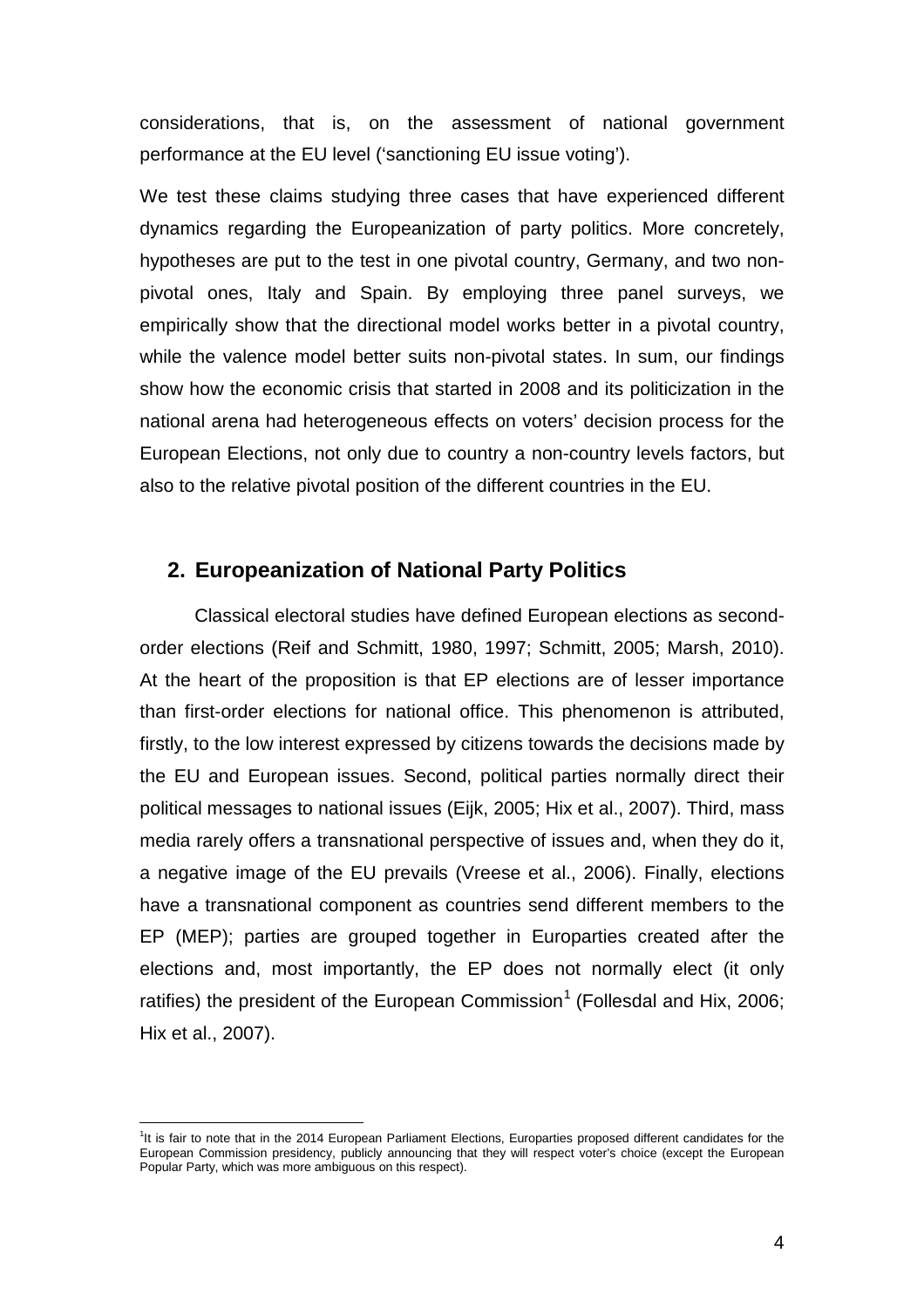However, the debate over the characteristics of the second-order elections (SOE) model has again re-emerged. The 'revisionist school' encourages the academic community to think about how we should conceptualize these elections and whether the traditional second-order approach is still valid when explaining voters' decision process. These approaches are not fundamentally putting into question the SOE model, but instead are refining and extending some of its proposed theoretical mechanisms. In short, new studies consider that Europe (and European issues) has been a "sleeping giant", which is gradually awakening and therefore modifying citizens' behavior in the EU elections (Franklin and Van Der Eijk, 2007; Green-Pedersen, 2012; Hutter, 2012).

European issues have progressively been incorporated into the national political debate (Anderson and Kaltenthaler, 1996 Evans, 1998 and 2002; Tillman, 2004 and 2012; Hix and Marsh, 2007 and 2011; de Vries, 2007; Clark and Rohrschneider, 2009). European issues are currently more present in national mass media and in public opinion than they used to be (Flickinger and Studlar, 2007; Adam and Maier, 2011; Boomgaarden et al., 2011). Although this process is likely to be more intense among better-informed citizens (de Vries et al., 2011), European issues are increasingly present in national party politics and, therefore, in individuals' vote choice (de Vries et al., 2011, Hobolt and Wittrock 2011; Sanders, 2012; De Sio and Franklin, 2012).

## **3. The theoretical Argument: The mediating role of European integration**

However, this Europeanization process of national politics is not homogeneous, since it depends on a lot of domestic factors as well the unique influence of the European integration (Külahci, 2012). As it has been argued before, the distinctive effect on different countries of the European integration might have consequences on national politics and voters´ behavior (Gabel, 2000). The economic crisis that started in 2008 opened a new scenario that allows us to test this argument even further. As it has been recently argued, the necessity to integrate heterogeneity in our theoretical and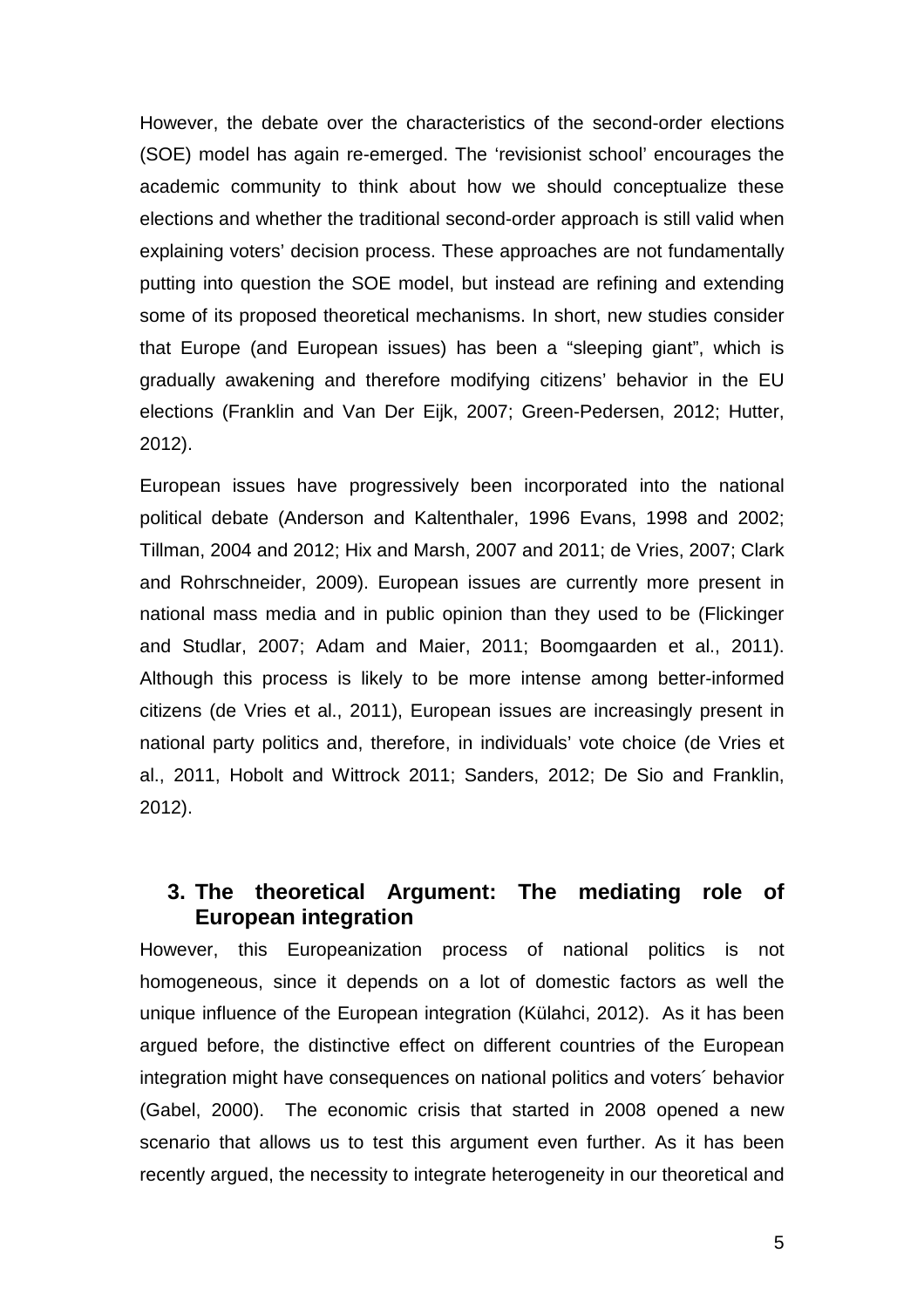empirical models has increased, due to the heterogeneous impact of the economic crisis, which was particularly harsh in Southern European countries (Freire et al., 2014; Verney, 2015).

The reason is that the crisis had a differential impact in different countries (beyond the impact on voters), was by increasing the differential pivotal role of national governments. We argue that this has ultimately been integrated into voters' decision process. Indeed, over the last years, some countries have increasingly adopted a pivotal role: they play a predominant role in the decision-making process and the majority of the member states consider them (either formally or informally) as being in a higher hierarchical position. Germany's increasing influence in EU decisions is probably the paradigmatic example of this process.

In contrast, other states, such as Italy or Spain, have assumed a non-pivotal position. Citizens of these countries consider or perceive that decisions taken by their national governments are conditioned by supranational organizations or international actors, having a rather low influence and their status is assumed to be low. These differences have increased after the economic crisis creating, to our view, heterogeneous effects on voters' decision process, especially in regards to the integration of European issues into their decision schema.

If our argument is true, we should observe the following:

A) States where there is not any Europeanization of EU politics. In these countries the SOE are fully at place, and national issues are the only considered. In this case, national positional and valence issues are present in voters' decisions.

B) States with Europeanization of EU politics and a pivotal position: In these countries, citizens factor in their voting decision process the structure of power present at the European level. They know that voting for one party or another has consequences on the political, economic and social model that is implemented at the European level. This integration leads citizens to consider the European debate under a directional logic (Downs, 1957; Rabinowitz and Macdonald, 1989). Thus, policy preferences are structured in a traditional axis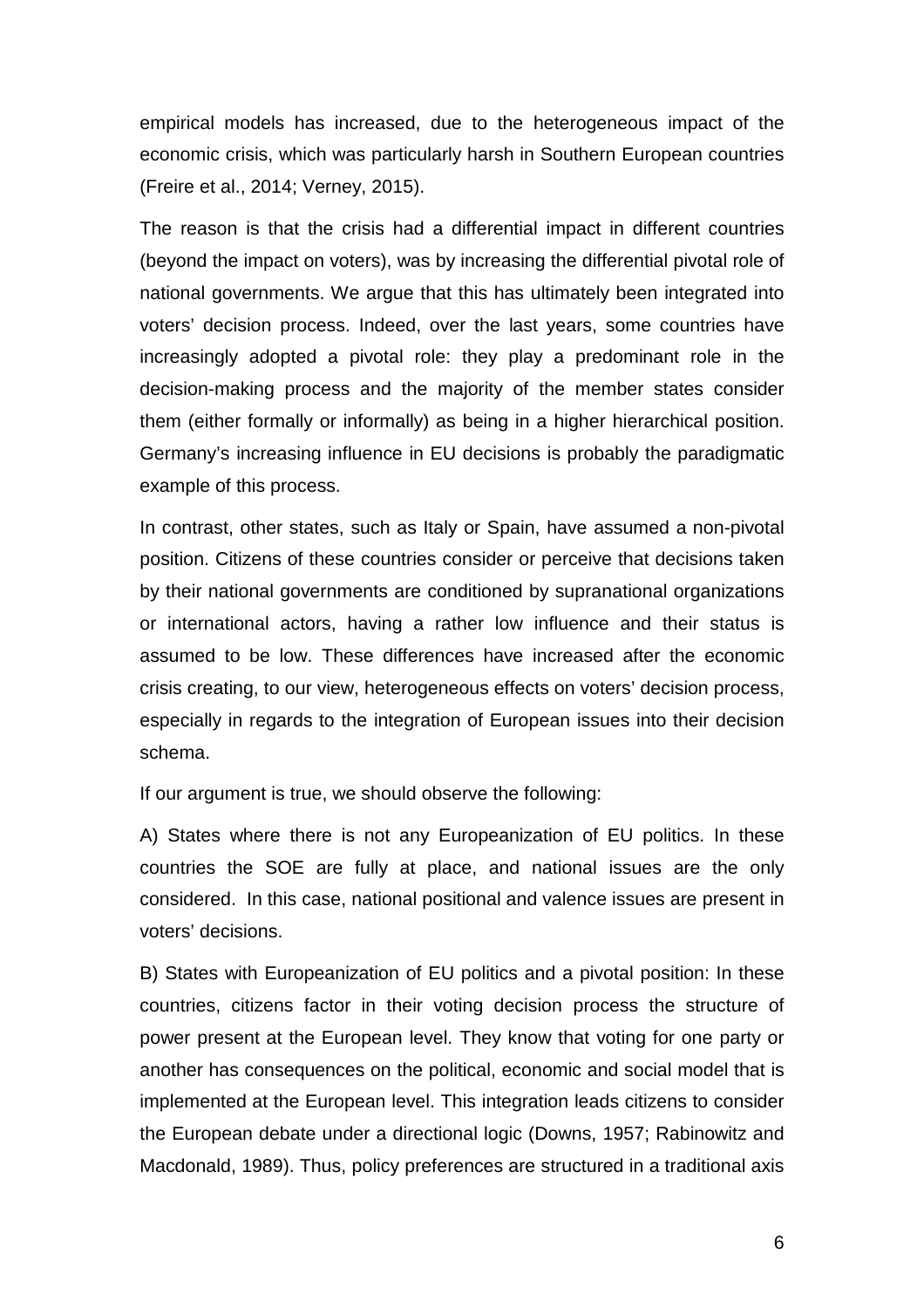the extremes of which encapsulate different views of the European model. Parties locate themselves on this axis and compete with each other. Under this framework, citizens will try to move the current status quo with their vote towards their preferred direction. Citizens know they can change Europe's status quo because their country holds a pivotal position at the EU level. All in all, this has produced a nationalization of EU politics: national issues will still be salient (European Elections are still of second-order), but the European issues will integrate into the voter's decision process.

C) States with a non-pivotal position: We expect the situation to be different in those countries with more limited role and limited leverage in EU policy decisions. In these contexts there is a general perception among the public that national governments have little influence in moving the current status quo, although without questioning the full integration in the EU (exit). Citizens internalize this reality. As a consequence, voters become more concerned about the consequences of the European integration, but European issues are not positional, but are rather valence issues, as least for the most relevant parties that do not present the exit option. Directional and distance models are no longer valid for explaining party choice (Stokes, 1963; Stokes 1992). In this context, the debate is structured over how national politicians and especially government authorities have been able to represent national interests at the EU level. In this sense, political competition is structured as a function of how well the national government has managed the country's interests. In short, EU issues become valence issues and are integrated as such on voters' decision process. This will result in an "EU sanctioning" voting model based on government national performance.

Table 1 summarizes our theoretical expectations. It is important to note that, while there should not be any difference concerning the standard ideological scale, we expect differences on the impact of European issues according to the country's (non-)pivotal role in the EU.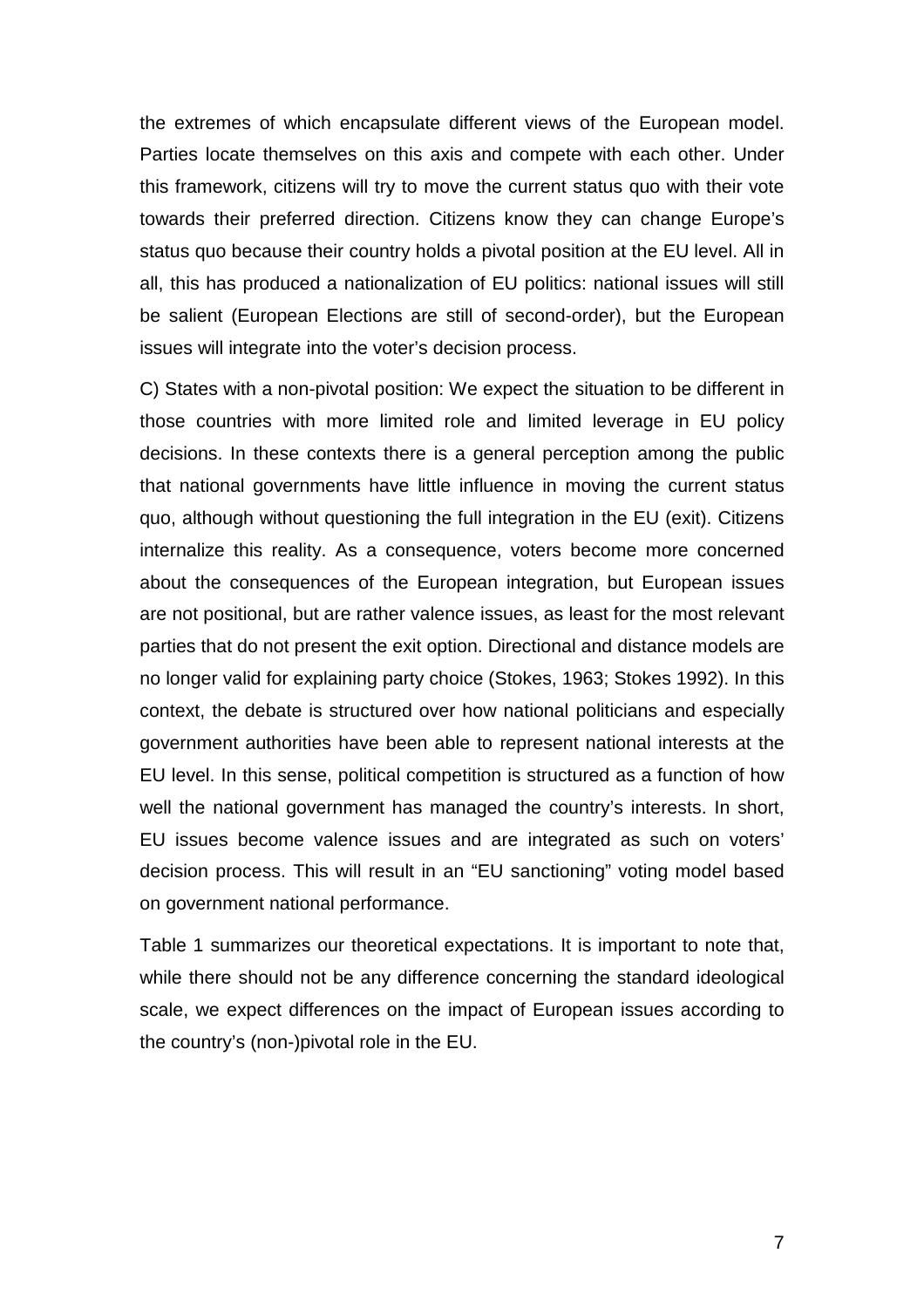|                                   | Europeization of party<br>politics<br>(EU issues)<br>Incumbent/Opposition                                                                    | Non-Europeization of<br>party politics<br>(LR issues)<br>Incumbent/Opposition |
|-----------------------------------|----------------------------------------------------------------------------------------------------------------------------------------------|-------------------------------------------------------------------------------|
| Directional<br><b>Issue Model</b> | Europeanization of<br><b>National Politics:</b><br>Accountability based on<br>European Issues<br>(Pivotal States)                            | Dominance of the<br>National Arena (SOE)<br>No Europeanization                |
| Valence<br>Issue<br>Model         | Nationalization of<br>European Politics:<br>Accountability based on<br>national government<br>performance with Europe<br>(Non Pivotal State) | Dominance of the<br>National Arena (SOE)<br>No Europeanization                |

Based on these mechanisms, we outline the different hypotheses on Table 2. We expect that the directional model based on EU issues should structure voters' decision process in pivotal countries (Germany), while the same should not be true for non-pivotal states like Spain or Italy. Again, the mechanism intends to grasp the idea that the German population may have integrated this into their decision process in that they are able to move European status quo to one direction or another. In contrast, this process is absent in Spain or Italy, countries where the electorate essentially decides their vote as a function of their assessment of the national government's performance at the EU level.

It is also critical to notice two important aspects in this discussion. National issues have not fully disappeared from the electoral elections. These issues, measured by the traditional left/right schema, are still present as an orthogonal dimension of party competition (Hooghe et. al., 2004). EU elections are still SOEs. Additionally, and based on the same SOE logic, approval of EU decisions are not relevant for all the scenarios, since, as it has been argued by this same voting model, citizens do not perceived any "direct"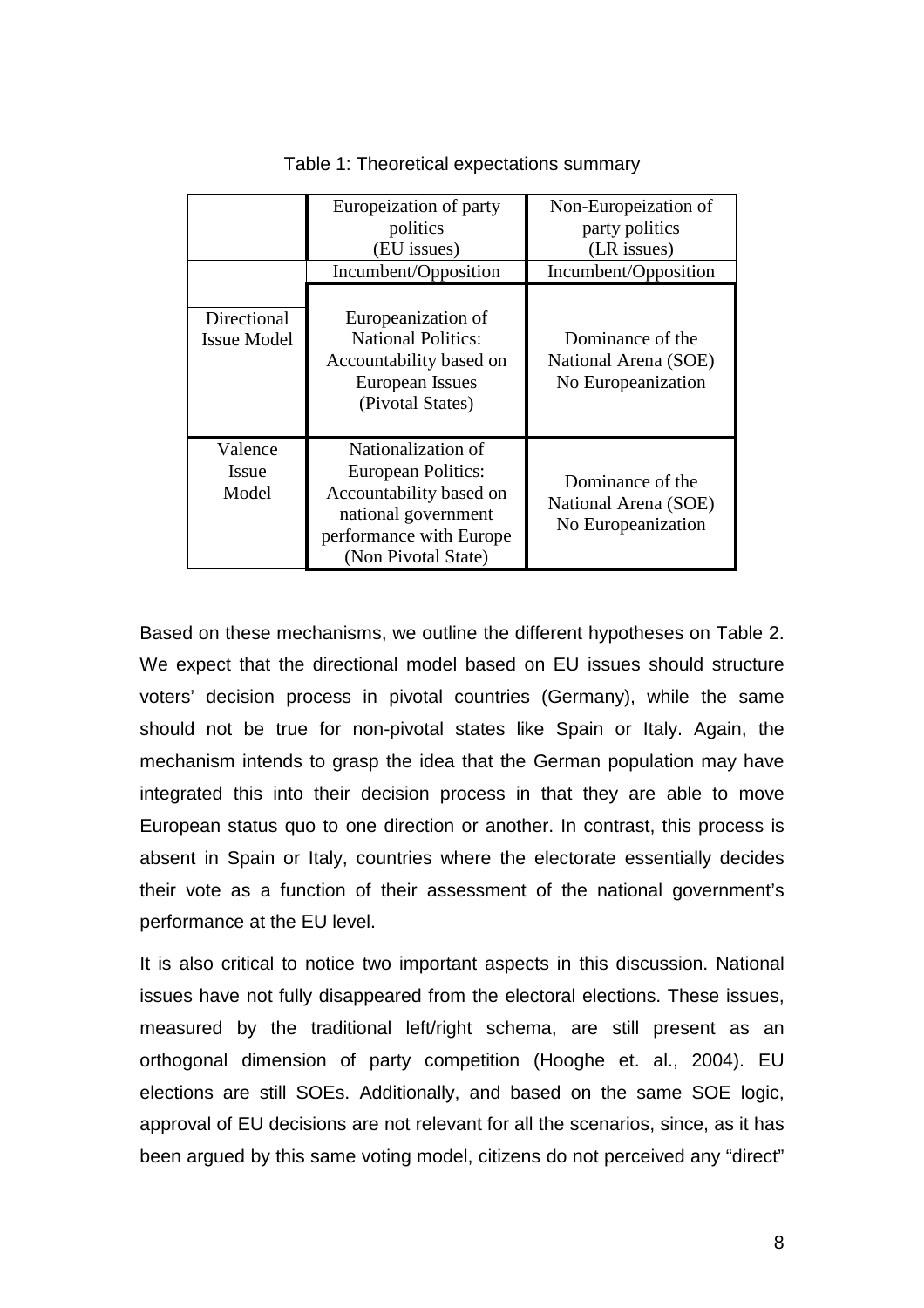individual accountability capacity for the EU decisions (this is the well-known 'democratic deficit of the EU').

|              |                  |         | Europeanization of party | Non-Europeanization  |
|--------------|------------------|---------|--------------------------|----------------------|
|              |                  |         | politics                 | of party politics    |
|              |                  |         | (EU issues)              | (LR issues)          |
|              |                  | Country | Incumbent/Opposition     | Incumbent/Opposition |
| Directional  |                  | Spain   | N <sub>o</sub>           | Yes                  |
| <i>Issue</i> |                  | Italy   | N <sub>o</sub>           | Yes                  |
| Model        |                  | Germany | Yes                      | Yes                  |
|              | National         | Spain   | Yes                      | Yes                  |
| Valence      | Government       | Italy   | Yes                      | Yes                  |
| Issue        | Performance      | Germany | N <sub>o</sub>           | Yes                  |
| Model        | EU<br>Commission | Spain   | N <sub>o</sub>           | N <sub>o</sub>       |
|              |                  | Italy   | N <sub>0</sub>           | N <sub>0</sub>       |
|              | Performance      | Germany | No                       | N <sub>o</sub>       |

Table 2: Hypotheses expectations (summary)

Finally, we do not question in our argument the importance of domestic factors in the distinctive influence of the politicization of EU issues in the national arena. We still think that there are important conditional national factors such as the different political party strategies and party supply at the national level (Parsons and Weber, 2011; Silke and Maier, 2011; De Sio and Franklin, 2012). Our argument is that citizens' pivotal perception of their respective states in the EU has an important interactive effect with other contextual factors when it comes to explain EU issue voting in EU elections.

## **4. The data and the model**

The present analysis is based on web survey panels with pre- and postelectoral studies for the 2014 European Elections with representative samples in three countries (Spain and Italy by Quotas, Germany probabilistic sample from online panel).<sup>[2](#page-8-0)</sup>

<span id="page-8-0"></span> $2$  The German data is part of the GESIS Panel # ZA5665. The Italian one corresponds with the Panel Itanes ESS 2014 panel. In Spain these data is part of the CIUPANEL study. All of then form part of the ESS 2014 data set.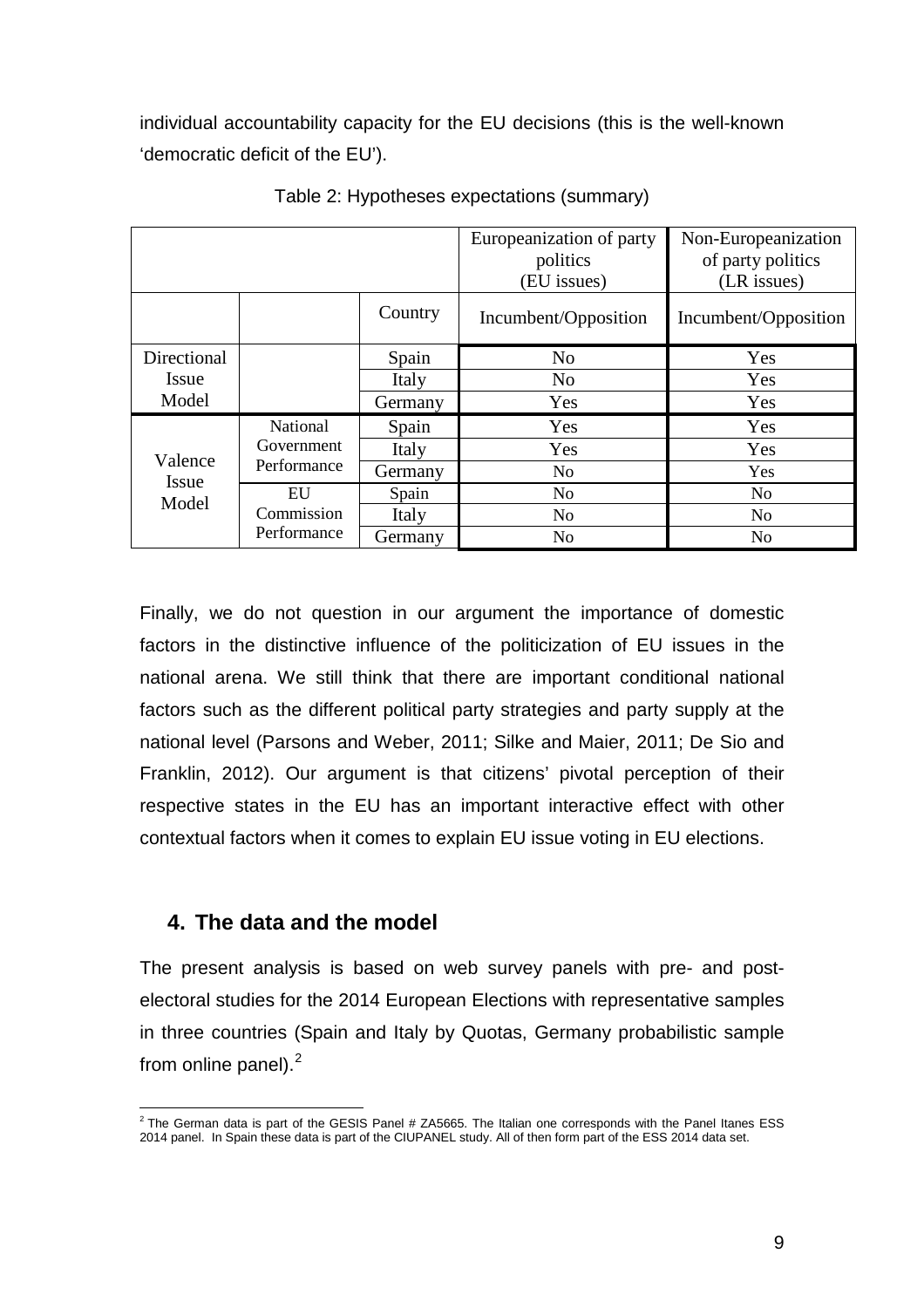The dependent variable is individual vote, which is a categorical variable with the preference for all the main parties of the systems. We estimate a multinomial model having as a reference category voting for the incumbent party.

For the positional issues we use the left-right scale for national issues and for the EU scale.<sup>[3](#page-9-0)</sup> For the operationalization of the directional issues we use the individual distance from the status quo, according to these two scales (L-R Scale and EU scale). To measure the position of the status quo we use respondents' perception of the goverment location on this scale. $^{\rm 4}$  $^{\rm 4}$  $^{\rm 4}$ 

For the positional issues we use respondents' evaluation of the national government's performance for national politics and those of the EU general performance for the EU issues.<sup>[5](#page-9-2)</sup>

Therefore, we have four relevant independent variables for the argument: L/R Distance and EU Distance for the directional issue voting model; and Approval of National Government and Approval of EU performance for the "sanctioning" issue model.

We have also added a set of controlling variables to this model: LR scale, EU scale, EU knowledge, age, religion and education. For the sanctioning model we have also added as a controlling variable respondents' attribution of responsibilities of the current economic situation.<sup>[6](#page-9-3)</sup>

All the independent variables are time-lagged variables.

Therfore we have two models EU issue voting models (control variables in italics):

<span id="page-9-0"></span> $3$  The question is as follow: "Some say European unification should be pushed further. Others say it already has gone too far. What is your opinion? What number on this scale best describes your position?" Push further 0 1 2 3 4

<span id="page-9-1"></span><sup>5 6 7 8 9 10</sup> Gone too far (DK). <sup>4</sup> For Germany, this question is not used, so we use as a proxy respòndet's average position of the CDU/CSU in those two scales).

<span id="page-9-2"></span>National goverment approval is measured by the general question: "Do you approve or disapprove of the government's record to date?" EU government approval is measured by the question: "Do you approve or disapprove of the policy decisions made by the EU over the past 12 months?" Same categories are used for both questions (1

<span id="page-9-3"></span><sup>&</sup>quot;Disapproved", 2 "Approve", and 3 "DK").<br><sup>6</sup> In fact we have a battery of two questions. One for the attribution of responsibilities of the current economic situation for the national government and one for the EU. The question is "How responsible is each of the following institutions for the economic conditions in [country]?" The national government, and the European Union. We use a o to 10 scale where "0" is "no responsibility", and "10" is "full responsibility".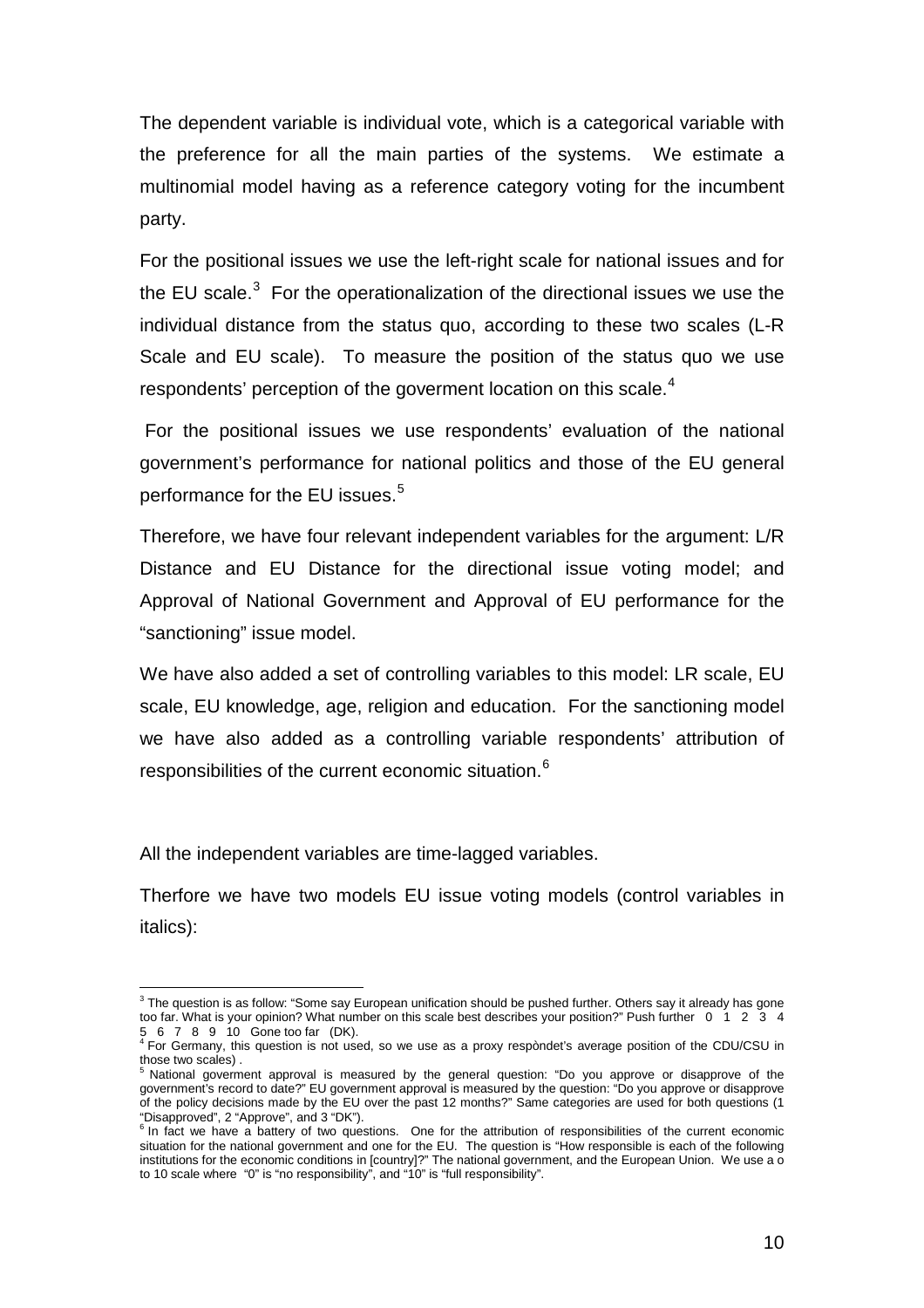**Directional Model**: Voto= ƒ (**Difference from status quo in EU + difference from Status quo in LR** + *LRScale + EUscale* + *age + religion + education + EU knowledge*)

**Sanctioning Model**: Voto= ƒ (**Approval of EU governance + Approval of Nat. government** *+ Responsability of EU of crisis + Responsability of Nat. Gover of crisis LRScale + EUscale* + *age + religion + education + EU knowledge*)

The final model to test our hypotheses is a combination of the two preceding models. The hypotheses are tested by comparing the impact of these four variables: **difference from Status quo in EU + difference from Status quo in LR + Approval of EU governance + Approval of Nat. government**

## **5. Empirical results**

.

Although we have estimated both models separately (see tables in the appendix), we present in Table 4 the results of one unique model that combines both the directional and sanctioning issue voting models. In this table we do not present the parameters for all variables included, but only the four relevant to the argument.

In this table, we can first observe the Spanish scenario. In this scenario, we have only a full sanctioning model in which everything is about respondents' evaluations of the national government and the national (LR/distance) directional voting model. Both parameters are in the expected direction (greater distance, more probability to vote for a party in the opposition; and the greater is the approval of the incumbent national government, the less the probability of voting for one of the opposition parties). This is model is also present for the competition with Podemos (the new radical anti-party system party), the votes for which were mostly due to national issues and the contestation against the incumbent national government.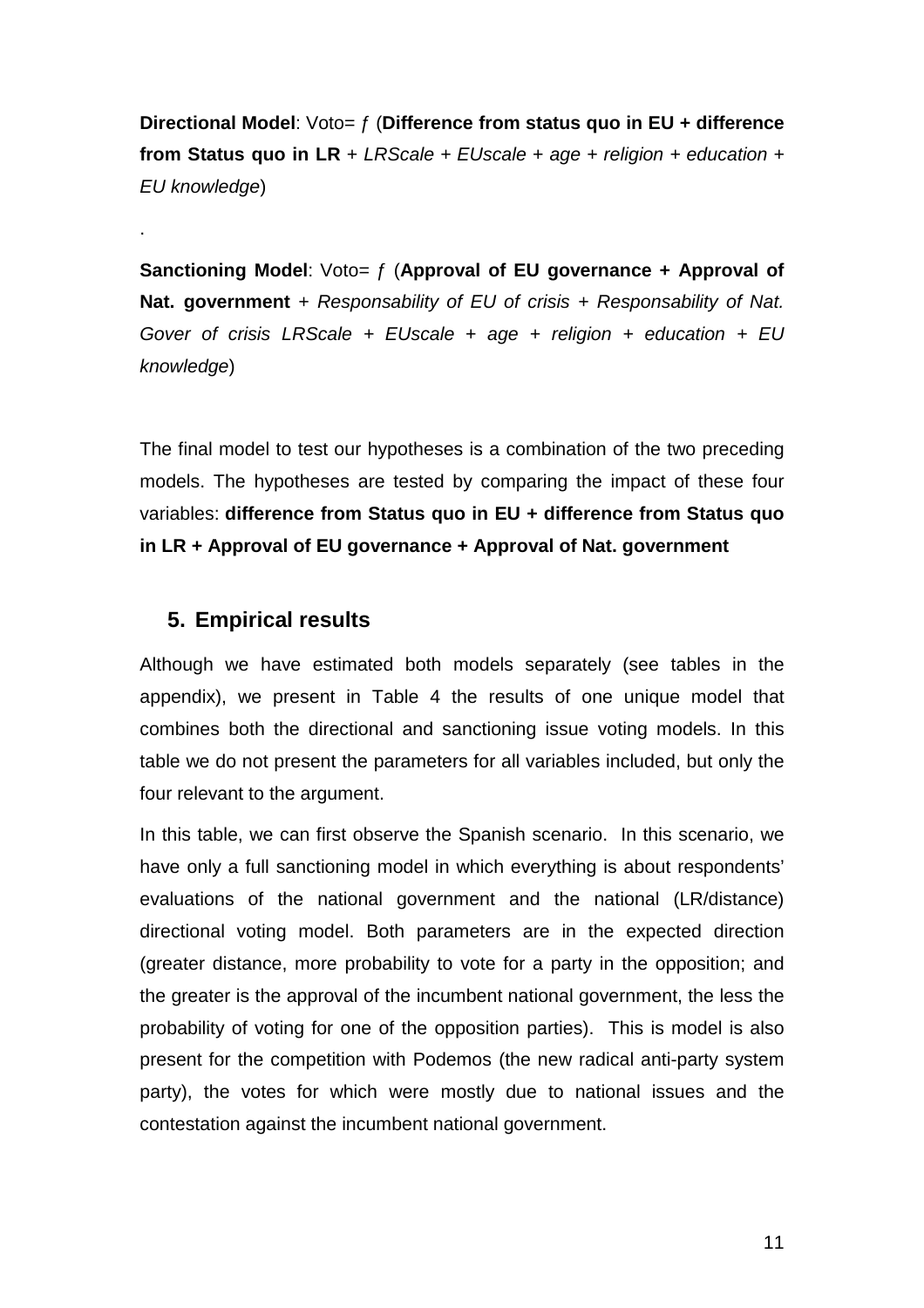The scenario is almost the same for Italian EU elections. The major difference is that the parameter for EU distance (the directional EU issue) is relevant for the two Eurosceptic parties (Lega Nord and 5 Stelle), although its effects are small. These results show that party supply also matters, confirming that the presence of this type of parties in the party system could affect partially the nature of party competition (Hobolt et al., 2008; Parsons and Weber, 2011; Silke and Maier, 2011), transforming the EU issue into a positional issue for the supporters of these kinds of parties.

Finally, we have a completely different scenario in Germany, where the EU distance (directional issue model) is especially relevant for the competition among the main parties of the system (CDU/CSU versus SPD; CDU/CSU versus FPD; and finally CDU/CSU versus Die-Grünen). In some cases, the parameters of this variable are similar or superior to that of the L/R distance variable. The major anomaly is the competition for the AfD, a clearly anti-EU party. However, the support for this party could be dominated, as it happens with Podemos in Spain, by an anti-party system vote encapsulated in the national conflict. Anyhow, as we predicted, this is a scenario of EU directional issue voting.

In all the scenarios, respondents' evaluations of the EU performance has no effect on the vote. The same can be said about the importance of the national level variables (L/R distance and National Government approval). Both aspects show that for all these countries European elections are still remarkably SOEs.

This is a very preliminary draft and further statistical tests with additional modeling techniques and more careful thinking should be implemented, but we consider this is exercise as a valid first look at the interactive effect of the consequences of the recent events (crisis) on European integration and the role perceived by citizens of their respective states as pivotal or non-pivotal actors in the EU.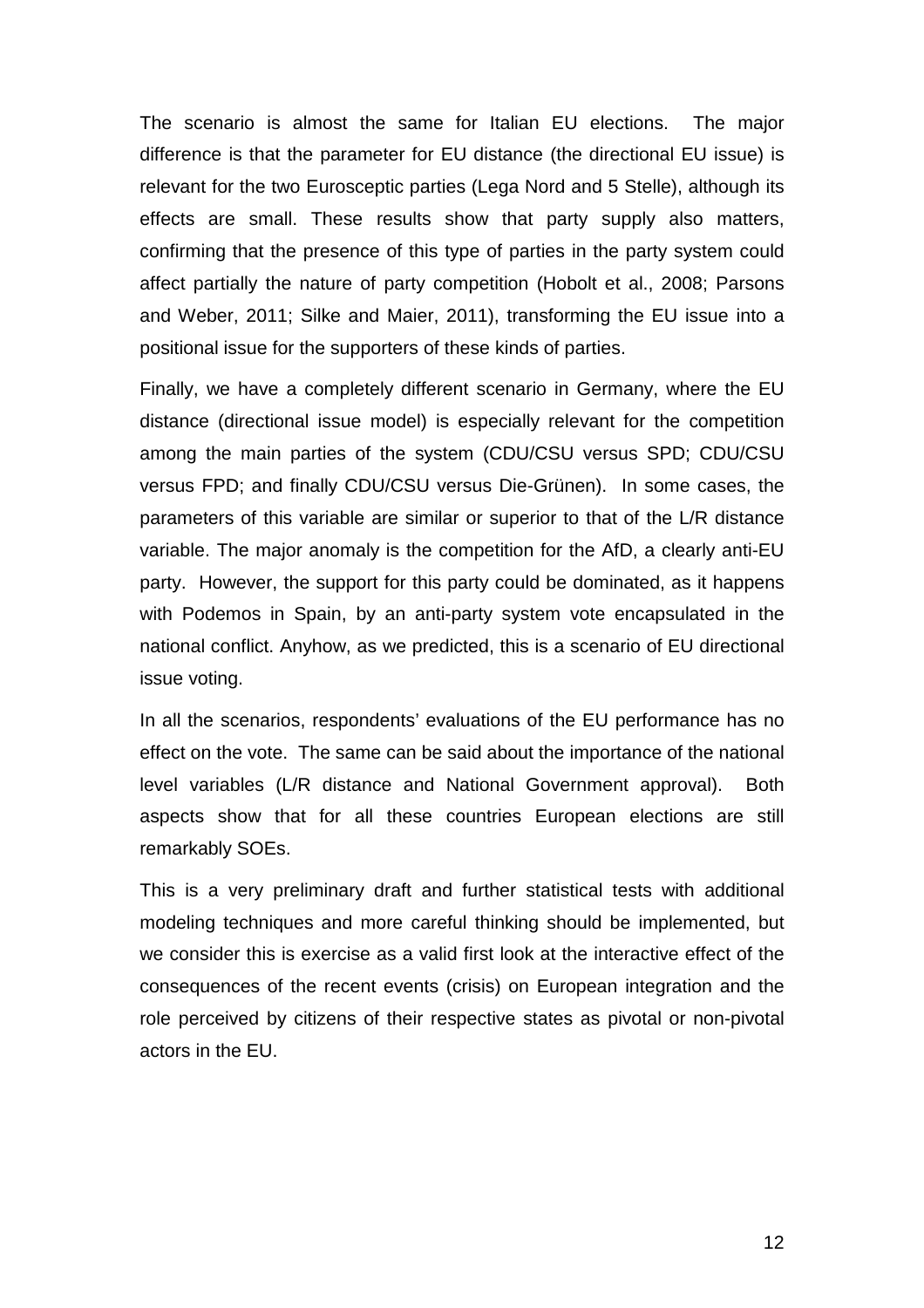### **Table 4: Directional and Sanctioning Issue voting in the EU elections in Spain, Italy and Germany, 2014 (multinomial regression)**

|                                       | Spain<br>(Reference PP) |                                                     |                                  |                      |                      |  |
|---------------------------------------|-------------------------|-----------------------------------------------------|----------------------------------|----------------------|----------------------|--|
|                                       |                         | <b>PSOE</b><br><b>United Left</b><br><b>Podemos</b> |                                  |                      |                      |  |
| $L/R$ Distance $(t-1)$                | $0.05***$               |                                                     | $0.07***$                        |                      | $0.08***$            |  |
|                                       | (0.017)                 | (0.017)                                             |                                  |                      | (0.016)              |  |
| EU Distance (t-1)                     | 0.000                   |                                                     | 0.000                            |                      | 0.000                |  |
|                                       | (0.000)                 |                                                     | (0.000)                          |                      | (0.000)              |  |
| Approval National<br>Government (t-1) | $-2.88***$<br>(0.479)   |                                                     | $-3.9***$<br>(0.805)             |                      | $-3.76***$           |  |
| Approval EU decisions (t-1)           | $-0.001$                |                                                     | $-0.22$                          |                      | (0.506)<br>0.29      |  |
|                                       | (0.389)                 |                                                     | (0.408)                          |                      | (0.378)              |  |
| Constant                              | 0.92                    |                                                     | $-2.58$                          |                      | $-1.67$              |  |
|                                       | (1.41)                  |                                                     | (1.64)                           |                      | (1.36)               |  |
| Pseudo $R^2$                          |                         |                                                     | 0.35                             |                      |                      |  |
| Log-Likehood                          |                         |                                                     | $-977.7$                         |                      |                      |  |
| N                                     |                         |                                                     | 1121                             |                      |                      |  |
|                                       |                         |                                                     | Italy                            |                      |                      |  |
|                                       |                         |                                                     | (Reference PD)                   |                      |                      |  |
|                                       | <b>Forza Italia</b>     | <b>NCD-UDC</b>                                      |                                  | <b>Lega Nord</b>     | 5 Stelle             |  |
| $L/R$ Distance $(t-1)$                | $0.10***$<br>(0.010)    | $0.08***$<br>(0.012)                                |                                  | $0.09***$<br>(0.011) | $0.08***$<br>(0.010) |  |
| EU Distance (t-1)                     | 0.009                   | $-0.008$                                            |                                  | $0.01*$              | $0.02***$            |  |
|                                       | (0.007)                 | (0.012)                                             |                                  | (0.007)              | (0.006)              |  |
| <b>Approval National</b>              | $-0.20***$              | $-0.02$                                             |                                  | $-0.33***$           | $-0.57***$           |  |
| Government (t-1)                      | (0.082)                 | (0.126)                                             |                                  | (0.100)              | (0.079)              |  |
| Approval EU decisions (t-1)           | $-0.16**$               | $-0.14$                                             |                                  | $-0.09$              | 0.03                 |  |
|                                       | (0.078)                 | (0.104)                                             |                                  | (0.102)              | (0.076)              |  |
| Constant                              | $-4.04***$              | $-3.76**$                                           |                                  | $-1.82$              | 1.26                 |  |
|                                       | (1.04)                  | (1.65)                                              |                                  | (1.82)               | (0.926)              |  |
| Pseudo $R^2$                          |                         |                                                     | 0.30                             |                      |                      |  |
| Log-Likehood                          |                         |                                                     | $-760.3$                         |                      |                      |  |
| N                                     |                         |                                                     | 839                              |                      |                      |  |
|                                       |                         |                                                     | Germany                          |                      |                      |  |
|                                       | <b>SPD</b>              | <b>FPD</b>                                          | (Reference CDU-CSU)<br>Die-Linke | Die-Grünen           | <b>AfD</b>           |  |
| $L/R$ Distance $(t-1)$                | $0.26***$               | 0.10                                                | $0.44***$                        | $0.44***$            | 0.02                 |  |
|                                       | (0.078)                 | (0.184)                                             | (0.123)                          | (0.105)              | (0.107)              |  |
| EU Distance (t-1)                     | $0.26***$               | $0.26*$                                             | 0.11                             | $0.26***$            | 0.07                 |  |
|                                       | (0.061)                 | (0.133)                                             | (0.090)                          | (0.074)              | (0.074)              |  |
| <b>Approval National</b>              | $-1.24***$              | $-2.04***$                                          | $-2.21$                          | $-1.94***$           | $-2.27***$           |  |
| Government (t-1)                      | (0.223)                 | (0.494)<br>(0.386)                                  |                                  | (0.278)              | (0.309)              |  |
| Approval EU decisions (t-1)           | 0.25                    | 0.48<br>$-0.45$                                     |                                  | 0.17                 | $-0.55$              |  |
| Constant                              | (0.213)<br>$3.49***$    | (0.517)<br>(0.437)                                  |                                  | (0.284)<br>$3.74***$ | (0.425)<br>$-0.10$   |  |
|                                       | (0.849)                 | 7.15***<br>$-3.02$<br>(1.96)<br>(1.31)              |                                  | (1.04)               | (1.14)               |  |
|                                       |                         |                                                     |                                  |                      |                      |  |
| Pseudo $R^2$                          |                         |                                                     | 0.27                             |                      |                      |  |
| Log-Likehood                          |                         |                                                     | $-1290.7$                        |                      |                      |  |
| N                                     |                         |                                                     | 1578                             |                      |                      |  |

Source: Spanish, Italian and German EES 2014 panels.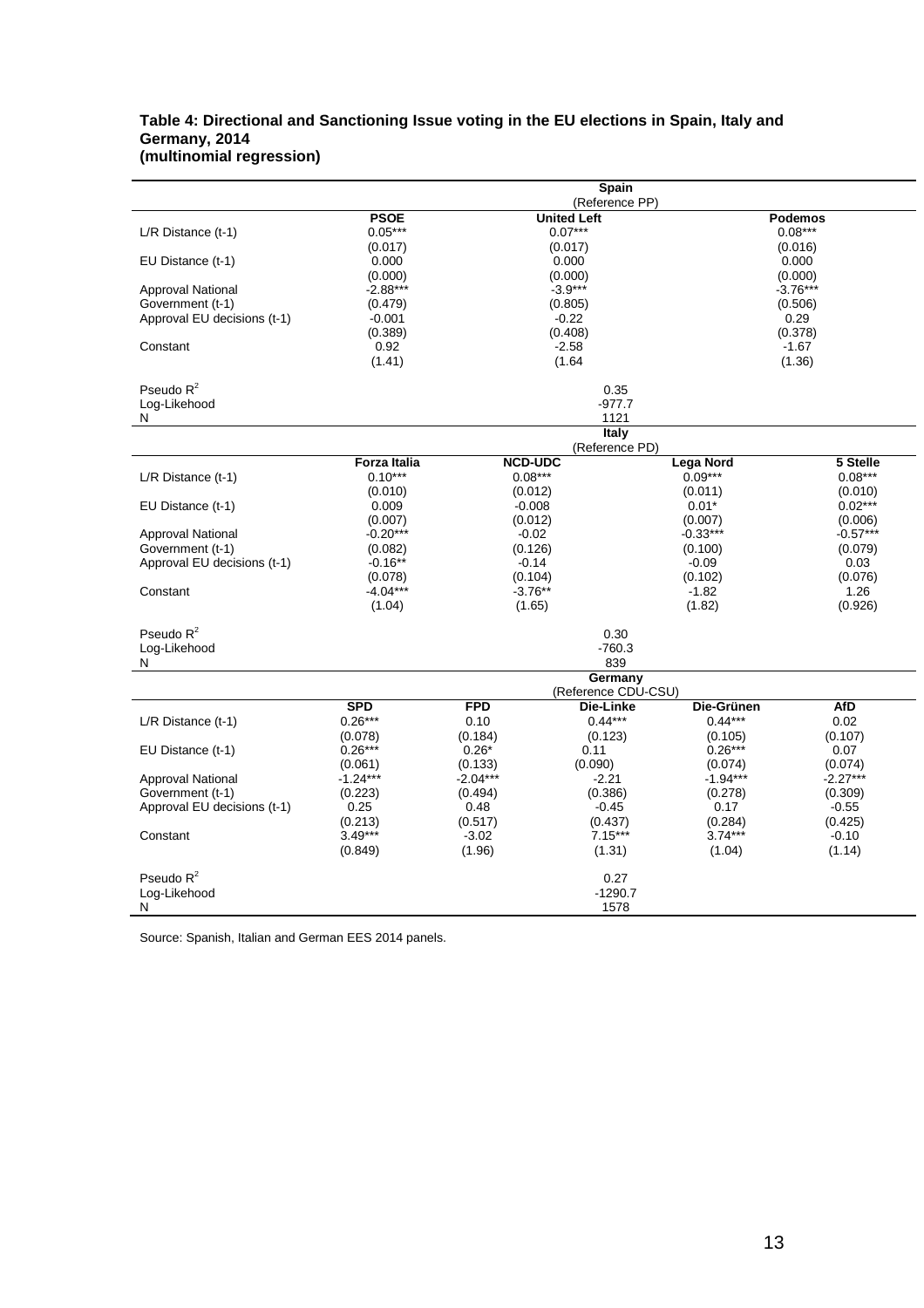### **6. References**

- Adam, S., Maier, M., 2011. National parties as politicizers of EU integration? Party campaign communication in the run-up to the 2009 European<br>Parliament election. Eur. Union Polit. 12, 431–453. Parliament doi:10.1177/1465116511410234
- Anderson, C.J., Kaltenthaler, K.C., 1996. The Dynamics of Public Opinion toward European Integration, 1973-93. Eur. J. Int. Relat. 2, 175–199. doi:10.1177/1354066196002002002
- Boomgaarden, H.G., Schuck, A.R.T., Elenbaas, M., Vreese, C.H. de, 2011. Mapping EU attitudes: Conceptual and empirical dimensions of Euroscepticism and EU support. Eur. Union Polit. 12, 241–266. doi:10.1177/1465116510395411
- Carruba, C. and Timpone, R.J., 2005. Explaining Vote Switching Across First-And Second-Order Elections. Evidence from Europe. *Comparative Political Studies* 38 (3): 260-281.
- Clark, N. and Rohrschneider, R., 2009. Second-order Elections versus Firstorder Thinking: how Voters Perceive the Representation Process in Multi-layered Systems of Governance, *Journal of European Integration* 31 (5): 645-664.
- De Sio, L. and Franklin M.N., 2012. Strategic Incentives, Issue Proximity and Party Support in Europe, *West European Politics*, 35:6, 1363-1385
- de Vries, C. E. de, 2007. Sleeping Giant: Fact or Fairytale? How European Integration Affects National Elections, *European Union Politics* 8 (3): 363-385.
- de Vries, C. E. de, Edwards, E.E. and Tillman, E.R., 2010. 'Clarity of Responsibility Beyond the Pocketbook: How Political Institutions Condition EU Issue Voting' *Comparative Political Studies* 44 (3): 339- 363
- de Vries, C.E., van der Brug, W., van Egmond, M.H., van der Eijk, C., 2011. 'Individual and Contextual Variation in EU Issue Voting: The Role of Political Information', *Electoral Studies* 30: 16-28.
- Downs, A., 1957. An Economic Theory of Democracy. Harper.
- Eijk, C. van der, 2005. Left-Right Orientations and Party Choice, in: Thomassen, J. (Ed.), The European Voter: A Comparative Study of Modern Democracies. Oxford University Press, Oxford, pp. 166–190.
- Eijk, C. van der and Franklin, M., 2007. The Sleeping Giant: Potential for Political Mobilization of Disaffection with European Integration. In Wouter van der Brug and Cees van der Eijk (eds.) European *Elections and Domestic Politics*, South Bend: Notre Dame University Press, pp.189-208.
- Evans, G.,1998. Euroscepticism and Conservative Electoral Support: How an Asset Became a Liability, *British Journal of Political Science* 28 (4): 573-590.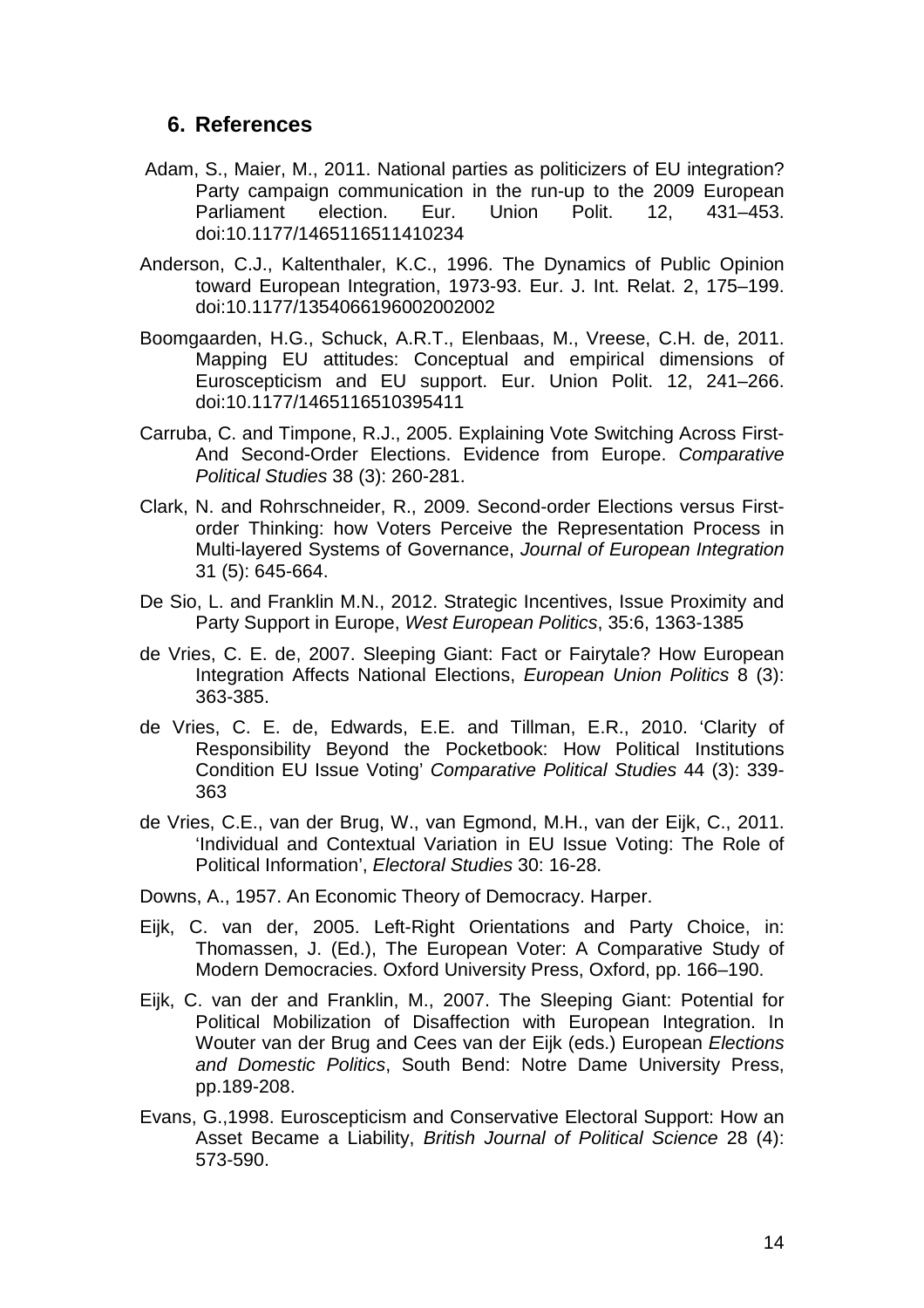- Evans, G., 2002. European Integration, Party Politics and Voting in the 2001 Election. In Lynn Bennie, Colin Rallings, Jonathan Tonge and Paul Webb (eds.) *British Elections and Parties Review*. London: Frank Cass, pp. 95-110.
- Featherstone, K., Radaelli, C.M., 2003. The Politics of Europeanization. OUP Oxford.
- Ferrara, F. and Weishaupt, J. T., 2004. Get your Act Together: Party Performance in European Parliamentary Elections, *European Union Politics* 5 (3): 283-306.
- Flickinger, R.S., Studlar, D.T., 2007. One Europe, Many Electorates? Models of Turnout in European Parliament Elections After 2004. Comp. Polit. Stud. 40, 383–404. doi:10.1177/0010414006288970
- Follesdal, A., Hix, S., 2006. Why There is a Democratic Deficit in the EU: A Response to Majone and Moravcsik. JCMS J. Common Mark. Stud. 44, 533–562. doi:10.1111/j.1468-5965.2006.00650.x
- Franklin, M.N., 2001. How Structural Factors Cause Turnout Variations at European Parliament Elections. Eur. Union Polit. 2, 309–328. doi:10.1177/1465116501002003003
- Franklin, M.N., Van Der Eijk, C., 2007. The Sleeping Giant: Potential for Political Mobilization of Disaffection in Europe.
- Freire, A., Teperoglou, E., Moury, C., 2014. Awakening the Sleeping Giant in Greece and Portugal? Elites' and Voters' Attitudes towards EU Integration in Difficult Economic Times. South Eur. Soc. Polit. 19, 477– 499. doi:10.1080/13608746.2014.983311
- Gabel, M. J., 2000. European Integration, Voters and National Politics, *West European Politics* 23 (4): 52-72.
- Green-Pedersen, C., 2012. A Giant Fast Asleep? Party Incentives and the Politicisation of European Integration. Polit. Stud. 60, 115–130. doi:10.1111/j.1467-9248.2011.00895.x
- Hix, S. and Marsh, M., 2007. Punishment or Protest? Understanding European Parliament Elections, *Journal of Politics* 69 (2): 495-510.
- Hix, S. and Marsh, M., 2011. 'Second-Order Effects Plus Pan-European Political Swings: An Analysis of European Parliament Elections across Time', *Electoral Studies* 30: 4-15.
- Hix, S., Noury, A.G., Roland, G., 2007. Democratic Politics in the European Parliament. Cambridge University Press.
- Hobolt, S. B.; Spoon, J.-J. and Tilley, J., 2008. A Vote against Europe? Explaining Defection at the 1999 and 2004 European Parliament Elections, *British Journal of Political Science* 39: 93-115.
- Hobolt, S. B- and Wittrock, J., 2011. The Second-Order Election Model Revisited: An Experimental Test of Vote Choices in European Parliament Elections, *Electoral Studies* 30: 29-40.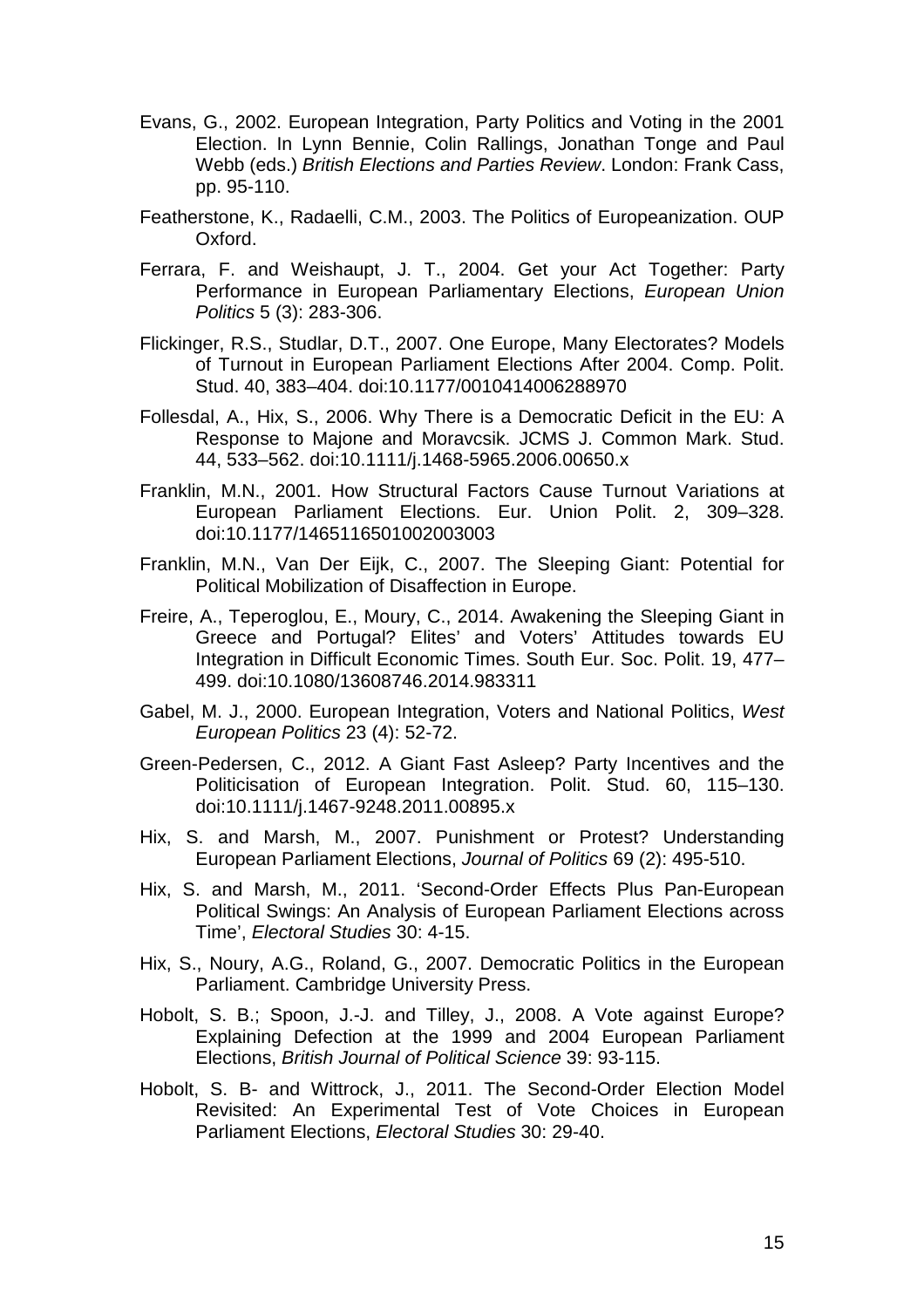- Hobolt, S.B., Spoon, J.-J., 2012. Motivating the European voter: Parties, issues and campaigns in European Parliament elections. Eur. J. Polit. Res. 51, 701–727. doi:10.1111/j.1475-6765.2012.02057.x
- Hooghe, L.; Marks, G. and Wilson, C.J., 2004. Does Left/Right Structure Party Positions on European Integration? In Gary Marks and Marco R. Steenbergen (eds.) *European Integration and Political Conflict,* Cambridge: Cambridge University Press, pp.120-140.
- Hutter, S., 2012. Congruence, counterweight, or different logics? Comparing electoral and protest politics, in: Kriesi, H., Grande, E., Dolezal, M., Helbling, M., Höglinger, D., Hutter, S., Wüest, B. (Eds.), Political Conflict in Western Europe. Cambridge University Press, New York, pp. 182–203.
- Janssen, J.I.H., 1991. Postmaterialism, Cognitive Mobilization and Public Support for European Integration. Br. J. Polit. Sci. 21, 443–468. doi:10.1017/S0007123400006256
- Kritzinger, S., 2003. The Influence of the Nation-State on Individual Support for the European Union. Eur. Union Polit. 4, 219–241. doi:10.1177/1465116503004002004
- Külahci, E., 2012. Europeanisation and Party Politics: How the EU affects Domestic Actors, Patterns and Systems. ECPR Press.
- Marsh, M., 2007. European Parliament Elections and Losses by Governing Parties. In Wouter van der Brug, and Cees van der Eijk (eds.) *European Elections and Domestic Politics,* South Bend: Notre Dame University Press, pp.51-72.
- Marsh, M., 2010. European Parliament elections and EU governance. CONNEX / NEWGOV.
- Mattila, M., 2003. Why bother? Determinants of turnout in the European elections. Elect. Stud. 22, 449–468. doi:10.1016/S0261- 3794(01)00054-3
- Parsons, C. and Weber, T., 2011. Cross-cutting Issues and Party Strategy in the European Union. *Comparative Political Studies* 44 (4): 383-411.
- Rabinowitz, G., Macdonald, S.E., 1989. A Directional Theory of Issue Voting. Am. Polit. Sci. Rev. 83, 93–121. doi:10.2307/1956436
- Reif, K., Schmitt, H., 1997. Second-order elections. Eur. J. Polit. Res. 31, 109–124. doi:10.1023/A:1006860919635
- Reif, K., Schmitt, H., 1980. Nine Second-Order National Elections a Conceptual Framework for the Analysis of European Election Results. Eur. J. Polit. Res. 8, 3–44. doi:10.1111/j.1475-6765.1980.tb00737.x
- Sanders, D., 2012. The Europeanization of National Polities?: Citizenship and Support in a Post-Enlargement Union. Oxford University Press.
- Schmitt, H., 2005. The European Parliamentary Elections of June 2005: Still Second Order? *West European Politics* 28 (3): 650-679.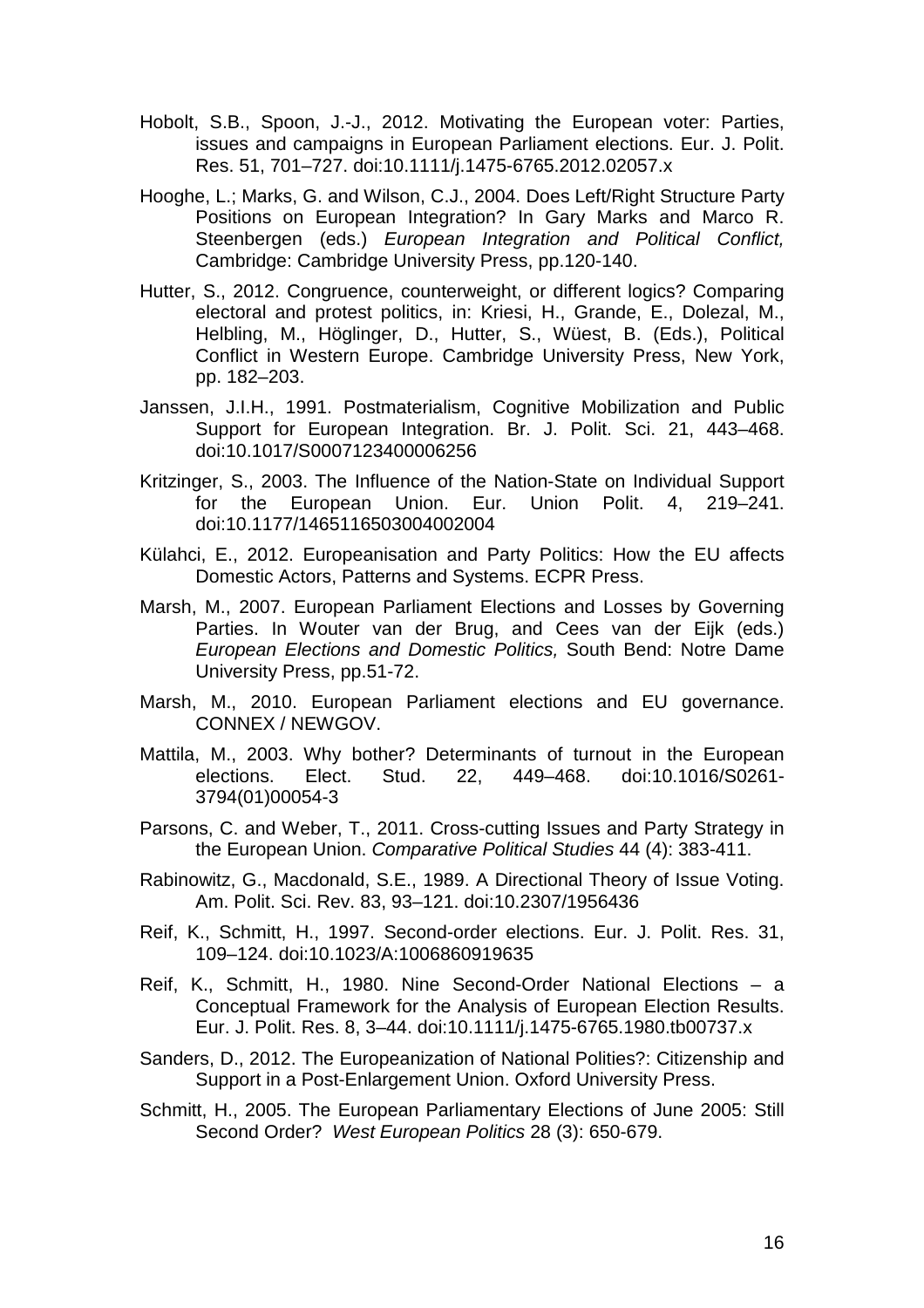- Schmitt, H., Mannheimer, R., 1991. About voting and non-voting in the European elections of June 1989. Eur. J. Polit. Res. 19, 31–54. doi:10.1111/j.1475-6765.1991.tb01176.x
- Silke, A. and Maier, M., 2011. National Parties as Politicizers of EU Integration? Party Campaign Communication in the Run-up to the 2009 European Parliament Election. *European Union Politics* 12 (3): 431- 453.
- Stokes, D.E., 1963. Spatial Models of Party Competition. Am. Polit. Sci. Rev. 57, 368–377.
- Stokes, D.S., 1992. Valence Politics. In Kavanagh, D. (ed), *Electoral Politics*. Oxford: Claredon Press, pp. 141-162.
- Tillman, E. R., 2004. The European Union at the Ballot Box? European Integration and Voting Behavior in the New Member States, *Comparative Political Studies* 37 (5): 590-610.
- Tillman, E. R., 2012. Support for the Euro, Political Knowledge, and Voting Behavior in the 2001 and 2005 UK General Elections, *European Union Politics* 13 (3): 367-389.
- Verney, S., 2015. Waking the "sleeping giant" or expressing domestic dissent? Mainstreaming Euroscepticism in crisis-stricken Greece. Int. Polit. Sci. Rev. 36, 279–295. doi:10.1177/0192512115577146
- Vreese, C.H. de, Banducci, S.A., Semetko, H.A., Boomgaarden, H.G., 2006. The News Coverage of the 2004 European Parliamentary Election Campaign in 25 Countries. Eur. Union Polit. 7, 477–504. doi:10.1177/1465116506069440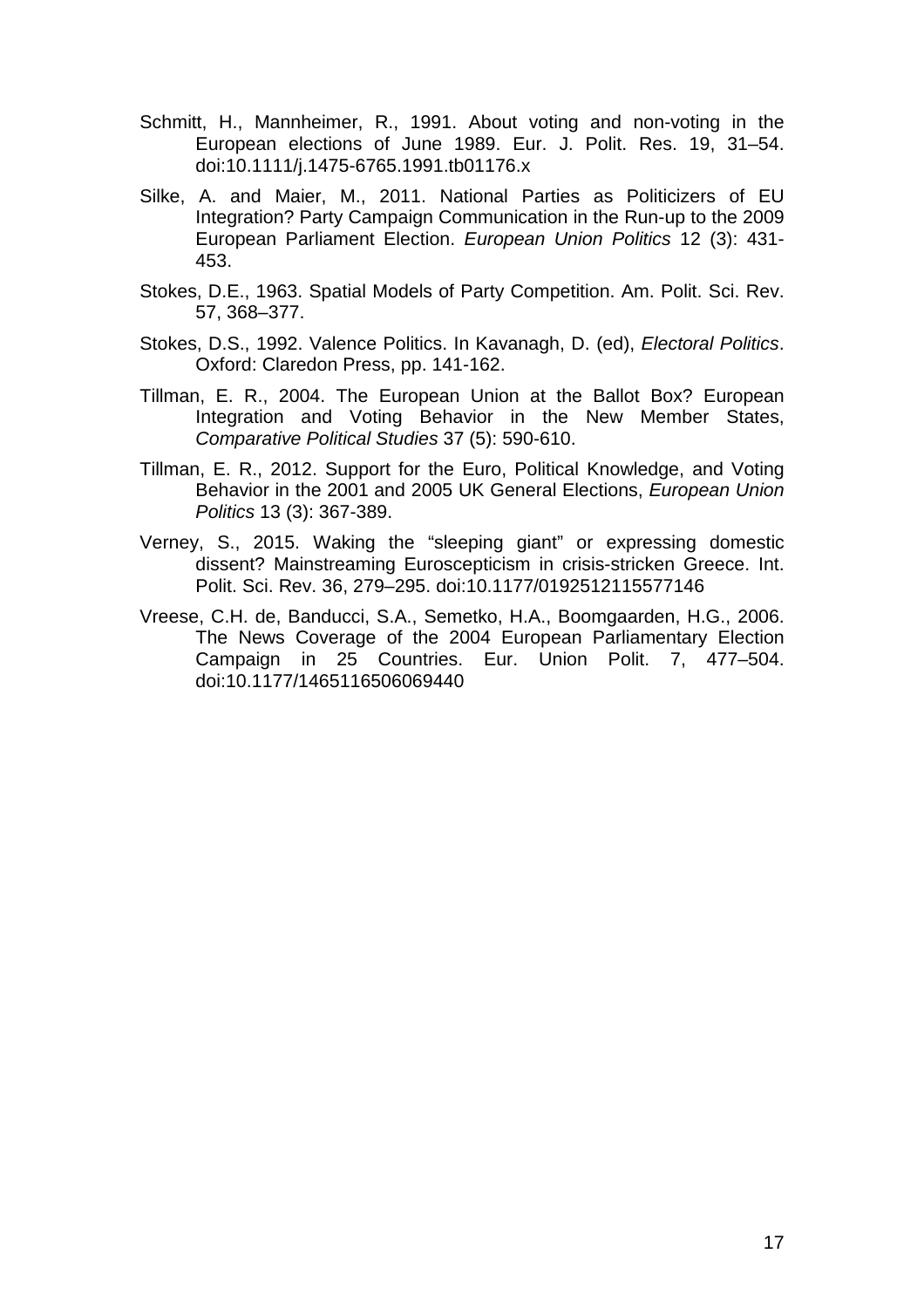### **Appendix**

#### **Table A.1: Directional model of voting in the EU elections in Spain, Italy and Germany, 2014 (multinomial regression)**

| <b>PSOE</b><br><b>United Left</b><br>Podemos<br>$-0.21***$<br>$-0.28***$<br>$-0.29***$<br>$L/R$ Distance (t-1)<br>(0.070)<br>(0.053)<br>(0.066)<br>EU Distance (t-1)<br>-0.0007<br>$-0.0004$<br>0.0002<br>(0.0004)<br>(0.0005)<br>(0.0004)<br>EU Knowledge<br>0.017<br>0.027<br>0.06<br>(0.210)<br>(0.186)<br>(0.200)<br><b>LR Scale</b><br>$-1.21***$<br>$-1.24***$<br>$-1.01***$<br>(0.136)<br>(0.146)<br>(0.127)<br>EU Scale<br>$0.002**$<br>$0.001**$<br>$0.002***$<br>(0.001)<br>(0.001)<br>(0.0006)<br>$-0.002$<br>$-0.001$<br>$-0.03***$<br>Age<br>(0.009)<br>(0.010)<br>(0.008)<br>Education<br>$-0.03*$<br>$-0.03$<br>$-0.04*$<br>(0.009)<br>(0.023)<br>(0.052)<br>$-0.47***$<br>$-0.29***$<br>Religiosity<br>$-0.15$<br>(0.093)<br>(0.115)<br>(0.089)<br>4.60***<br>$2.70**$<br>4.76<br>Constant<br>(1.12)<br>(1.17)<br>(1.31)<br>Pseudo $R^2$<br>0.29<br>Log-Likehood<br>$-1078.7$<br>N<br>1121<br>Italy<br>(Reference PD)<br><b>NCD-UDC</b><br>Forza Italia<br><b>Lega Nord</b><br>$-0.89***$<br>$-0.61***$<br>$-0.88***$<br>$L/R$ Distance (t-1)<br>(0.086)<br>(0.084)<br>(0.045)<br>(0.069)<br>EU Distance (t-1)<br>$-0.09*$<br>0.02<br>$-0.10**$<br>$-0.09$<br>(0.053)<br>(0.081)<br>(0.060)<br>(0.044)<br><b>EU Knowledge</b><br>0.21<br>0.07<br>0.18<br>-0.07<br>(0.158)<br>(0.228)<br>(0.192)<br>(0.124)<br>LR Scale<br>$-0.19***$<br>$-0.33***$<br>$-0.34***$<br>$-0.03*$<br>(0.070)<br>(0.015)<br>(0.083)<br>(0.057)<br>EU Scale<br>$0.89***$<br>$0.55***$<br>$0.88***$<br>$0.53***$<br>(0.089)<br>(0.125)<br>(0.110)<br>(0.064)<br>$0.02*$<br>$0.01*$<br>$-0.03***$<br>$-0.0007$<br>Age<br>(0.008)<br>(0.012)<br>(0.010)<br>(0.007)<br>Education<br>$-0.04$<br>$-0.010$<br>$-0.10$<br>$-0.09**$<br>(0.056)<br>(0.081)<br>(0.073)<br>(0.047)<br>Religiosity<br>$-0.003$<br>$-0.007$<br>$-0.0008$<br>$-0.003$<br>(0.003)<br>(0.004)<br>(0.004)<br>(0.002)<br>$-6.76***$<br>$6.43***$<br>$-5.15$<br>0.99<br>Constant<br>(1.38)<br>(1.18)<br>(0.959)<br>(0.659)<br>Pseudo $R^2$<br>0.27<br>Log-Likehood<br>$-816.0$<br>873<br>N<br>Germany<br>(Reference CDU-CSU)<br><b>SPD</b><br><b>FPD</b><br>Die-<br><b>AfD</b><br>Die-Linke<br>Grünen<br>$0.32***$<br>$0.60***$<br>$0.54***$<br>L/R Distance (t-1)<br>$-0.005$<br>0.02<br>(0.158)<br>(0.103)<br>(0.087)<br>(0.065)<br>(0.085)<br>$0.30***$<br>$0.32***$<br>EU Distance (t-1)<br>$0.25***$<br>0.11<br>0.05<br>(0.076)<br>(0.060)<br>(0.049)<br>(0.111)<br>(0.058)<br>$-0.10$<br>$-0.14***$<br>$-0.13*$<br>EU Knowledge<br>0.007<br>0.17<br>(0.145)<br>(0.054)<br>(0.079)<br>(0.058)<br>(0.067)<br>LR Scale<br>$-0.81***$<br>$-0.21$<br>$-1.49***$<br>$-0.79***$<br>$-0.09$<br>(0.207)<br>(0.118)<br>(0.090)<br>(0.159)<br>(0.117)<br>$0.20***$<br>$0.65***$<br><b>EU Scale</b><br>0.18<br>$0.16*$<br>$0.17**$<br>(0.122)<br>(0.097)<br>(0.068)<br>(0.055)<br>(0.050)<br>$0.02***$<br>$-0.01**$<br>$-0.004$<br>Age<br>$-0.004$<br>0.01<br>(0.013)<br>(0.006)<br>(0.010)<br>(0.007)<br>(0.008)<br>Education<br>$-0.11***$<br>$0.19**$<br>$0.09**$<br>0.003<br>$-0.007$<br>(0.051)<br>(0.043)<br>(0.031)<br>(0.074)<br>(0.036)<br>$-0.28***$<br>$-0.35**$<br>$-0.83***$<br>$-0.19*$<br>-0.10 |             |  | Spain<br>(Reference PP) |  |  |
|----------------------------------------------------------------------------------------------------------------------------------------------------------------------------------------------------------------------------------------------------------------------------------------------------------------------------------------------------------------------------------------------------------------------------------------------------------------------------------------------------------------------------------------------------------------------------------------------------------------------------------------------------------------------------------------------------------------------------------------------------------------------------------------------------------------------------------------------------------------------------------------------------------------------------------------------------------------------------------------------------------------------------------------------------------------------------------------------------------------------------------------------------------------------------------------------------------------------------------------------------------------------------------------------------------------------------------------------------------------------------------------------------------------------------------------------------------------------------------------------------------------------------------------------------------------------------------------------------------------------------------------------------------------------------------------------------------------------------------------------------------------------------------------------------------------------------------------------------------------------------------------------------------------------------------------------------------------------------------------------------------------------------------------------------------------------------------------------------------------------------------------------------------------------------------------------------------------------------------------------------------------------------------------------------------------------------------------------------------------------------------------------------------------------------------------------------------------------------------------------------------------------------------------------------------------------------------------------------------------------------------------------------------------------------------------------------------------------------------------------------------------------------------------------------------------------------------------------------------------------------------------------------------------------------------------------------------------------------------------------------------------------------------------------------------------------------------------------------------------------------------------------------------------|-------------|--|-------------------------|--|--|
|                                                                                                                                                                                                                                                                                                                                                                                                                                                                                                                                                                                                                                                                                                                                                                                                                                                                                                                                                                                                                                                                                                                                                                                                                                                                                                                                                                                                                                                                                                                                                                                                                                                                                                                                                                                                                                                                                                                                                                                                                                                                                                                                                                                                                                                                                                                                                                                                                                                                                                                                                                                                                                                                                                                                                                                                                                                                                                                                                                                                                                                                                                                                                                |             |  |                         |  |  |
|                                                                                                                                                                                                                                                                                                                                                                                                                                                                                                                                                                                                                                                                                                                                                                                                                                                                                                                                                                                                                                                                                                                                                                                                                                                                                                                                                                                                                                                                                                                                                                                                                                                                                                                                                                                                                                                                                                                                                                                                                                                                                                                                                                                                                                                                                                                                                                                                                                                                                                                                                                                                                                                                                                                                                                                                                                                                                                                                                                                                                                                                                                                                                                |             |  |                         |  |  |
|                                                                                                                                                                                                                                                                                                                                                                                                                                                                                                                                                                                                                                                                                                                                                                                                                                                                                                                                                                                                                                                                                                                                                                                                                                                                                                                                                                                                                                                                                                                                                                                                                                                                                                                                                                                                                                                                                                                                                                                                                                                                                                                                                                                                                                                                                                                                                                                                                                                                                                                                                                                                                                                                                                                                                                                                                                                                                                                                                                                                                                                                                                                                                                |             |  |                         |  |  |
|                                                                                                                                                                                                                                                                                                                                                                                                                                                                                                                                                                                                                                                                                                                                                                                                                                                                                                                                                                                                                                                                                                                                                                                                                                                                                                                                                                                                                                                                                                                                                                                                                                                                                                                                                                                                                                                                                                                                                                                                                                                                                                                                                                                                                                                                                                                                                                                                                                                                                                                                                                                                                                                                                                                                                                                                                                                                                                                                                                                                                                                                                                                                                                |             |  |                         |  |  |
|                                                                                                                                                                                                                                                                                                                                                                                                                                                                                                                                                                                                                                                                                                                                                                                                                                                                                                                                                                                                                                                                                                                                                                                                                                                                                                                                                                                                                                                                                                                                                                                                                                                                                                                                                                                                                                                                                                                                                                                                                                                                                                                                                                                                                                                                                                                                                                                                                                                                                                                                                                                                                                                                                                                                                                                                                                                                                                                                                                                                                                                                                                                                                                |             |  |                         |  |  |
| 5 Stelle<br>$-0.032***$                                                                                                                                                                                                                                                                                                                                                                                                                                                                                                                                                                                                                                                                                                                                                                                                                                                                                                                                                                                                                                                                                                                                                                                                                                                                                                                                                                                                                                                                                                                                                                                                                                                                                                                                                                                                                                                                                                                                                                                                                                                                                                                                                                                                                                                                                                                                                                                                                                                                                                                                                                                                                                                                                                                                                                                                                                                                                                                                                                                                                                                                                                                                        |             |  |                         |  |  |
|                                                                                                                                                                                                                                                                                                                                                                                                                                                                                                                                                                                                                                                                                                                                                                                                                                                                                                                                                                                                                                                                                                                                                                                                                                                                                                                                                                                                                                                                                                                                                                                                                                                                                                                                                                                                                                                                                                                                                                                                                                                                                                                                                                                                                                                                                                                                                                                                                                                                                                                                                                                                                                                                                                                                                                                                                                                                                                                                                                                                                                                                                                                                                                |             |  |                         |  |  |
|                                                                                                                                                                                                                                                                                                                                                                                                                                                                                                                                                                                                                                                                                                                                                                                                                                                                                                                                                                                                                                                                                                                                                                                                                                                                                                                                                                                                                                                                                                                                                                                                                                                                                                                                                                                                                                                                                                                                                                                                                                                                                                                                                                                                                                                                                                                                                                                                                                                                                                                                                                                                                                                                                                                                                                                                                                                                                                                                                                                                                                                                                                                                                                |             |  |                         |  |  |
|                                                                                                                                                                                                                                                                                                                                                                                                                                                                                                                                                                                                                                                                                                                                                                                                                                                                                                                                                                                                                                                                                                                                                                                                                                                                                                                                                                                                                                                                                                                                                                                                                                                                                                                                                                                                                                                                                                                                                                                                                                                                                                                                                                                                                                                                                                                                                                                                                                                                                                                                                                                                                                                                                                                                                                                                                                                                                                                                                                                                                                                                                                                                                                |             |  |                         |  |  |
|                                                                                                                                                                                                                                                                                                                                                                                                                                                                                                                                                                                                                                                                                                                                                                                                                                                                                                                                                                                                                                                                                                                                                                                                                                                                                                                                                                                                                                                                                                                                                                                                                                                                                                                                                                                                                                                                                                                                                                                                                                                                                                                                                                                                                                                                                                                                                                                                                                                                                                                                                                                                                                                                                                                                                                                                                                                                                                                                                                                                                                                                                                                                                                |             |  |                         |  |  |
|                                                                                                                                                                                                                                                                                                                                                                                                                                                                                                                                                                                                                                                                                                                                                                                                                                                                                                                                                                                                                                                                                                                                                                                                                                                                                                                                                                                                                                                                                                                                                                                                                                                                                                                                                                                                                                                                                                                                                                                                                                                                                                                                                                                                                                                                                                                                                                                                                                                                                                                                                                                                                                                                                                                                                                                                                                                                                                                                                                                                                                                                                                                                                                |             |  |                         |  |  |
|                                                                                                                                                                                                                                                                                                                                                                                                                                                                                                                                                                                                                                                                                                                                                                                                                                                                                                                                                                                                                                                                                                                                                                                                                                                                                                                                                                                                                                                                                                                                                                                                                                                                                                                                                                                                                                                                                                                                                                                                                                                                                                                                                                                                                                                                                                                                                                                                                                                                                                                                                                                                                                                                                                                                                                                                                                                                                                                                                                                                                                                                                                                                                                |             |  |                         |  |  |
|                                                                                                                                                                                                                                                                                                                                                                                                                                                                                                                                                                                                                                                                                                                                                                                                                                                                                                                                                                                                                                                                                                                                                                                                                                                                                                                                                                                                                                                                                                                                                                                                                                                                                                                                                                                                                                                                                                                                                                                                                                                                                                                                                                                                                                                                                                                                                                                                                                                                                                                                                                                                                                                                                                                                                                                                                                                                                                                                                                                                                                                                                                                                                                |             |  |                         |  |  |
|                                                                                                                                                                                                                                                                                                                                                                                                                                                                                                                                                                                                                                                                                                                                                                                                                                                                                                                                                                                                                                                                                                                                                                                                                                                                                                                                                                                                                                                                                                                                                                                                                                                                                                                                                                                                                                                                                                                                                                                                                                                                                                                                                                                                                                                                                                                                                                                                                                                                                                                                                                                                                                                                                                                                                                                                                                                                                                                                                                                                                                                                                                                                                                |             |  |                         |  |  |
|                                                                                                                                                                                                                                                                                                                                                                                                                                                                                                                                                                                                                                                                                                                                                                                                                                                                                                                                                                                                                                                                                                                                                                                                                                                                                                                                                                                                                                                                                                                                                                                                                                                                                                                                                                                                                                                                                                                                                                                                                                                                                                                                                                                                                                                                                                                                                                                                                                                                                                                                                                                                                                                                                                                                                                                                                                                                                                                                                                                                                                                                                                                                                                |             |  |                         |  |  |
|                                                                                                                                                                                                                                                                                                                                                                                                                                                                                                                                                                                                                                                                                                                                                                                                                                                                                                                                                                                                                                                                                                                                                                                                                                                                                                                                                                                                                                                                                                                                                                                                                                                                                                                                                                                                                                                                                                                                                                                                                                                                                                                                                                                                                                                                                                                                                                                                                                                                                                                                                                                                                                                                                                                                                                                                                                                                                                                                                                                                                                                                                                                                                                |             |  |                         |  |  |
|                                                                                                                                                                                                                                                                                                                                                                                                                                                                                                                                                                                                                                                                                                                                                                                                                                                                                                                                                                                                                                                                                                                                                                                                                                                                                                                                                                                                                                                                                                                                                                                                                                                                                                                                                                                                                                                                                                                                                                                                                                                                                                                                                                                                                                                                                                                                                                                                                                                                                                                                                                                                                                                                                                                                                                                                                                                                                                                                                                                                                                                                                                                                                                |             |  |                         |  |  |
|                                                                                                                                                                                                                                                                                                                                                                                                                                                                                                                                                                                                                                                                                                                                                                                                                                                                                                                                                                                                                                                                                                                                                                                                                                                                                                                                                                                                                                                                                                                                                                                                                                                                                                                                                                                                                                                                                                                                                                                                                                                                                                                                                                                                                                                                                                                                                                                                                                                                                                                                                                                                                                                                                                                                                                                                                                                                                                                                                                                                                                                                                                                                                                |             |  |                         |  |  |
|                                                                                                                                                                                                                                                                                                                                                                                                                                                                                                                                                                                                                                                                                                                                                                                                                                                                                                                                                                                                                                                                                                                                                                                                                                                                                                                                                                                                                                                                                                                                                                                                                                                                                                                                                                                                                                                                                                                                                                                                                                                                                                                                                                                                                                                                                                                                                                                                                                                                                                                                                                                                                                                                                                                                                                                                                                                                                                                                                                                                                                                                                                                                                                |             |  |                         |  |  |
|                                                                                                                                                                                                                                                                                                                                                                                                                                                                                                                                                                                                                                                                                                                                                                                                                                                                                                                                                                                                                                                                                                                                                                                                                                                                                                                                                                                                                                                                                                                                                                                                                                                                                                                                                                                                                                                                                                                                                                                                                                                                                                                                                                                                                                                                                                                                                                                                                                                                                                                                                                                                                                                                                                                                                                                                                                                                                                                                                                                                                                                                                                                                                                |             |  |                         |  |  |
|                                                                                                                                                                                                                                                                                                                                                                                                                                                                                                                                                                                                                                                                                                                                                                                                                                                                                                                                                                                                                                                                                                                                                                                                                                                                                                                                                                                                                                                                                                                                                                                                                                                                                                                                                                                                                                                                                                                                                                                                                                                                                                                                                                                                                                                                                                                                                                                                                                                                                                                                                                                                                                                                                                                                                                                                                                                                                                                                                                                                                                                                                                                                                                |             |  |                         |  |  |
|                                                                                                                                                                                                                                                                                                                                                                                                                                                                                                                                                                                                                                                                                                                                                                                                                                                                                                                                                                                                                                                                                                                                                                                                                                                                                                                                                                                                                                                                                                                                                                                                                                                                                                                                                                                                                                                                                                                                                                                                                                                                                                                                                                                                                                                                                                                                                                                                                                                                                                                                                                                                                                                                                                                                                                                                                                                                                                                                                                                                                                                                                                                                                                |             |  |                         |  |  |
|                                                                                                                                                                                                                                                                                                                                                                                                                                                                                                                                                                                                                                                                                                                                                                                                                                                                                                                                                                                                                                                                                                                                                                                                                                                                                                                                                                                                                                                                                                                                                                                                                                                                                                                                                                                                                                                                                                                                                                                                                                                                                                                                                                                                                                                                                                                                                                                                                                                                                                                                                                                                                                                                                                                                                                                                                                                                                                                                                                                                                                                                                                                                                                |             |  |                         |  |  |
|                                                                                                                                                                                                                                                                                                                                                                                                                                                                                                                                                                                                                                                                                                                                                                                                                                                                                                                                                                                                                                                                                                                                                                                                                                                                                                                                                                                                                                                                                                                                                                                                                                                                                                                                                                                                                                                                                                                                                                                                                                                                                                                                                                                                                                                                                                                                                                                                                                                                                                                                                                                                                                                                                                                                                                                                                                                                                                                                                                                                                                                                                                                                                                |             |  |                         |  |  |
|                                                                                                                                                                                                                                                                                                                                                                                                                                                                                                                                                                                                                                                                                                                                                                                                                                                                                                                                                                                                                                                                                                                                                                                                                                                                                                                                                                                                                                                                                                                                                                                                                                                                                                                                                                                                                                                                                                                                                                                                                                                                                                                                                                                                                                                                                                                                                                                                                                                                                                                                                                                                                                                                                                                                                                                                                                                                                                                                                                                                                                                                                                                                                                |             |  |                         |  |  |
|                                                                                                                                                                                                                                                                                                                                                                                                                                                                                                                                                                                                                                                                                                                                                                                                                                                                                                                                                                                                                                                                                                                                                                                                                                                                                                                                                                                                                                                                                                                                                                                                                                                                                                                                                                                                                                                                                                                                                                                                                                                                                                                                                                                                                                                                                                                                                                                                                                                                                                                                                                                                                                                                                                                                                                                                                                                                                                                                                                                                                                                                                                                                                                |             |  |                         |  |  |
|                                                                                                                                                                                                                                                                                                                                                                                                                                                                                                                                                                                                                                                                                                                                                                                                                                                                                                                                                                                                                                                                                                                                                                                                                                                                                                                                                                                                                                                                                                                                                                                                                                                                                                                                                                                                                                                                                                                                                                                                                                                                                                                                                                                                                                                                                                                                                                                                                                                                                                                                                                                                                                                                                                                                                                                                                                                                                                                                                                                                                                                                                                                                                                |             |  |                         |  |  |
|                                                                                                                                                                                                                                                                                                                                                                                                                                                                                                                                                                                                                                                                                                                                                                                                                                                                                                                                                                                                                                                                                                                                                                                                                                                                                                                                                                                                                                                                                                                                                                                                                                                                                                                                                                                                                                                                                                                                                                                                                                                                                                                                                                                                                                                                                                                                                                                                                                                                                                                                                                                                                                                                                                                                                                                                                                                                                                                                                                                                                                                                                                                                                                |             |  |                         |  |  |
|                                                                                                                                                                                                                                                                                                                                                                                                                                                                                                                                                                                                                                                                                                                                                                                                                                                                                                                                                                                                                                                                                                                                                                                                                                                                                                                                                                                                                                                                                                                                                                                                                                                                                                                                                                                                                                                                                                                                                                                                                                                                                                                                                                                                                                                                                                                                                                                                                                                                                                                                                                                                                                                                                                                                                                                                                                                                                                                                                                                                                                                                                                                                                                |             |  |                         |  |  |
|                                                                                                                                                                                                                                                                                                                                                                                                                                                                                                                                                                                                                                                                                                                                                                                                                                                                                                                                                                                                                                                                                                                                                                                                                                                                                                                                                                                                                                                                                                                                                                                                                                                                                                                                                                                                                                                                                                                                                                                                                                                                                                                                                                                                                                                                                                                                                                                                                                                                                                                                                                                                                                                                                                                                                                                                                                                                                                                                                                                                                                                                                                                                                                |             |  |                         |  |  |
|                                                                                                                                                                                                                                                                                                                                                                                                                                                                                                                                                                                                                                                                                                                                                                                                                                                                                                                                                                                                                                                                                                                                                                                                                                                                                                                                                                                                                                                                                                                                                                                                                                                                                                                                                                                                                                                                                                                                                                                                                                                                                                                                                                                                                                                                                                                                                                                                                                                                                                                                                                                                                                                                                                                                                                                                                                                                                                                                                                                                                                                                                                                                                                |             |  |                         |  |  |
|                                                                                                                                                                                                                                                                                                                                                                                                                                                                                                                                                                                                                                                                                                                                                                                                                                                                                                                                                                                                                                                                                                                                                                                                                                                                                                                                                                                                                                                                                                                                                                                                                                                                                                                                                                                                                                                                                                                                                                                                                                                                                                                                                                                                                                                                                                                                                                                                                                                                                                                                                                                                                                                                                                                                                                                                                                                                                                                                                                                                                                                                                                                                                                |             |  |                         |  |  |
|                                                                                                                                                                                                                                                                                                                                                                                                                                                                                                                                                                                                                                                                                                                                                                                                                                                                                                                                                                                                                                                                                                                                                                                                                                                                                                                                                                                                                                                                                                                                                                                                                                                                                                                                                                                                                                                                                                                                                                                                                                                                                                                                                                                                                                                                                                                                                                                                                                                                                                                                                                                                                                                                                                                                                                                                                                                                                                                                                                                                                                                                                                                                                                |             |  |                         |  |  |
|                                                                                                                                                                                                                                                                                                                                                                                                                                                                                                                                                                                                                                                                                                                                                                                                                                                                                                                                                                                                                                                                                                                                                                                                                                                                                                                                                                                                                                                                                                                                                                                                                                                                                                                                                                                                                                                                                                                                                                                                                                                                                                                                                                                                                                                                                                                                                                                                                                                                                                                                                                                                                                                                                                                                                                                                                                                                                                                                                                                                                                                                                                                                                                |             |  |                         |  |  |
|                                                                                                                                                                                                                                                                                                                                                                                                                                                                                                                                                                                                                                                                                                                                                                                                                                                                                                                                                                                                                                                                                                                                                                                                                                                                                                                                                                                                                                                                                                                                                                                                                                                                                                                                                                                                                                                                                                                                                                                                                                                                                                                                                                                                                                                                                                                                                                                                                                                                                                                                                                                                                                                                                                                                                                                                                                                                                                                                                                                                                                                                                                                                                                |             |  |                         |  |  |
|                                                                                                                                                                                                                                                                                                                                                                                                                                                                                                                                                                                                                                                                                                                                                                                                                                                                                                                                                                                                                                                                                                                                                                                                                                                                                                                                                                                                                                                                                                                                                                                                                                                                                                                                                                                                                                                                                                                                                                                                                                                                                                                                                                                                                                                                                                                                                                                                                                                                                                                                                                                                                                                                                                                                                                                                                                                                                                                                                                                                                                                                                                                                                                |             |  |                         |  |  |
|                                                                                                                                                                                                                                                                                                                                                                                                                                                                                                                                                                                                                                                                                                                                                                                                                                                                                                                                                                                                                                                                                                                                                                                                                                                                                                                                                                                                                                                                                                                                                                                                                                                                                                                                                                                                                                                                                                                                                                                                                                                                                                                                                                                                                                                                                                                                                                                                                                                                                                                                                                                                                                                                                                                                                                                                                                                                                                                                                                                                                                                                                                                                                                |             |  |                         |  |  |
|                                                                                                                                                                                                                                                                                                                                                                                                                                                                                                                                                                                                                                                                                                                                                                                                                                                                                                                                                                                                                                                                                                                                                                                                                                                                                                                                                                                                                                                                                                                                                                                                                                                                                                                                                                                                                                                                                                                                                                                                                                                                                                                                                                                                                                                                                                                                                                                                                                                                                                                                                                                                                                                                                                                                                                                                                                                                                                                                                                                                                                                                                                                                                                |             |  |                         |  |  |
|                                                                                                                                                                                                                                                                                                                                                                                                                                                                                                                                                                                                                                                                                                                                                                                                                                                                                                                                                                                                                                                                                                                                                                                                                                                                                                                                                                                                                                                                                                                                                                                                                                                                                                                                                                                                                                                                                                                                                                                                                                                                                                                                                                                                                                                                                                                                                                                                                                                                                                                                                                                                                                                                                                                                                                                                                                                                                                                                                                                                                                                                                                                                                                |             |  |                         |  |  |
|                                                                                                                                                                                                                                                                                                                                                                                                                                                                                                                                                                                                                                                                                                                                                                                                                                                                                                                                                                                                                                                                                                                                                                                                                                                                                                                                                                                                                                                                                                                                                                                                                                                                                                                                                                                                                                                                                                                                                                                                                                                                                                                                                                                                                                                                                                                                                                                                                                                                                                                                                                                                                                                                                                                                                                                                                                                                                                                                                                                                                                                                                                                                                                |             |  |                         |  |  |
|                                                                                                                                                                                                                                                                                                                                                                                                                                                                                                                                                                                                                                                                                                                                                                                                                                                                                                                                                                                                                                                                                                                                                                                                                                                                                                                                                                                                                                                                                                                                                                                                                                                                                                                                                                                                                                                                                                                                                                                                                                                                                                                                                                                                                                                                                                                                                                                                                                                                                                                                                                                                                                                                                                                                                                                                                                                                                                                                                                                                                                                                                                                                                                |             |  |                         |  |  |
|                                                                                                                                                                                                                                                                                                                                                                                                                                                                                                                                                                                                                                                                                                                                                                                                                                                                                                                                                                                                                                                                                                                                                                                                                                                                                                                                                                                                                                                                                                                                                                                                                                                                                                                                                                                                                                                                                                                                                                                                                                                                                                                                                                                                                                                                                                                                                                                                                                                                                                                                                                                                                                                                                                                                                                                                                                                                                                                                                                                                                                                                                                                                                                |             |  |                         |  |  |
|                                                                                                                                                                                                                                                                                                                                                                                                                                                                                                                                                                                                                                                                                                                                                                                                                                                                                                                                                                                                                                                                                                                                                                                                                                                                                                                                                                                                                                                                                                                                                                                                                                                                                                                                                                                                                                                                                                                                                                                                                                                                                                                                                                                                                                                                                                                                                                                                                                                                                                                                                                                                                                                                                                                                                                                                                                                                                                                                                                                                                                                                                                                                                                |             |  |                         |  |  |
|                                                                                                                                                                                                                                                                                                                                                                                                                                                                                                                                                                                                                                                                                                                                                                                                                                                                                                                                                                                                                                                                                                                                                                                                                                                                                                                                                                                                                                                                                                                                                                                                                                                                                                                                                                                                                                                                                                                                                                                                                                                                                                                                                                                                                                                                                                                                                                                                                                                                                                                                                                                                                                                                                                                                                                                                                                                                                                                                                                                                                                                                                                                                                                |             |  |                         |  |  |
|                                                                                                                                                                                                                                                                                                                                                                                                                                                                                                                                                                                                                                                                                                                                                                                                                                                                                                                                                                                                                                                                                                                                                                                                                                                                                                                                                                                                                                                                                                                                                                                                                                                                                                                                                                                                                                                                                                                                                                                                                                                                                                                                                                                                                                                                                                                                                                                                                                                                                                                                                                                                                                                                                                                                                                                                                                                                                                                                                                                                                                                                                                                                                                |             |  |                         |  |  |
|                                                                                                                                                                                                                                                                                                                                                                                                                                                                                                                                                                                                                                                                                                                                                                                                                                                                                                                                                                                                                                                                                                                                                                                                                                                                                                                                                                                                                                                                                                                                                                                                                                                                                                                                                                                                                                                                                                                                                                                                                                                                                                                                                                                                                                                                                                                                                                                                                                                                                                                                                                                                                                                                                                                                                                                                                                                                                                                                                                                                                                                                                                                                                                |             |  |                         |  |  |
|                                                                                                                                                                                                                                                                                                                                                                                                                                                                                                                                                                                                                                                                                                                                                                                                                                                                                                                                                                                                                                                                                                                                                                                                                                                                                                                                                                                                                                                                                                                                                                                                                                                                                                                                                                                                                                                                                                                                                                                                                                                                                                                                                                                                                                                                                                                                                                                                                                                                                                                                                                                                                                                                                                                                                                                                                                                                                                                                                                                                                                                                                                                                                                |             |  |                         |  |  |
|                                                                                                                                                                                                                                                                                                                                                                                                                                                                                                                                                                                                                                                                                                                                                                                                                                                                                                                                                                                                                                                                                                                                                                                                                                                                                                                                                                                                                                                                                                                                                                                                                                                                                                                                                                                                                                                                                                                                                                                                                                                                                                                                                                                                                                                                                                                                                                                                                                                                                                                                                                                                                                                                                                                                                                                                                                                                                                                                                                                                                                                                                                                                                                |             |  |                         |  |  |
|                                                                                                                                                                                                                                                                                                                                                                                                                                                                                                                                                                                                                                                                                                                                                                                                                                                                                                                                                                                                                                                                                                                                                                                                                                                                                                                                                                                                                                                                                                                                                                                                                                                                                                                                                                                                                                                                                                                                                                                                                                                                                                                                                                                                                                                                                                                                                                                                                                                                                                                                                                                                                                                                                                                                                                                                                                                                                                                                                                                                                                                                                                                                                                |             |  |                         |  |  |
|                                                                                                                                                                                                                                                                                                                                                                                                                                                                                                                                                                                                                                                                                                                                                                                                                                                                                                                                                                                                                                                                                                                                                                                                                                                                                                                                                                                                                                                                                                                                                                                                                                                                                                                                                                                                                                                                                                                                                                                                                                                                                                                                                                                                                                                                                                                                                                                                                                                                                                                                                                                                                                                                                                                                                                                                                                                                                                                                                                                                                                                                                                                                                                |             |  |                         |  |  |
|                                                                                                                                                                                                                                                                                                                                                                                                                                                                                                                                                                                                                                                                                                                                                                                                                                                                                                                                                                                                                                                                                                                                                                                                                                                                                                                                                                                                                                                                                                                                                                                                                                                                                                                                                                                                                                                                                                                                                                                                                                                                                                                                                                                                                                                                                                                                                                                                                                                                                                                                                                                                                                                                                                                                                                                                                                                                                                                                                                                                                                                                                                                                                                |             |  |                         |  |  |
|                                                                                                                                                                                                                                                                                                                                                                                                                                                                                                                                                                                                                                                                                                                                                                                                                                                                                                                                                                                                                                                                                                                                                                                                                                                                                                                                                                                                                                                                                                                                                                                                                                                                                                                                                                                                                                                                                                                                                                                                                                                                                                                                                                                                                                                                                                                                                                                                                                                                                                                                                                                                                                                                                                                                                                                                                                                                                                                                                                                                                                                                                                                                                                |             |  |                         |  |  |
|                                                                                                                                                                                                                                                                                                                                                                                                                                                                                                                                                                                                                                                                                                                                                                                                                                                                                                                                                                                                                                                                                                                                                                                                                                                                                                                                                                                                                                                                                                                                                                                                                                                                                                                                                                                                                                                                                                                                                                                                                                                                                                                                                                                                                                                                                                                                                                                                                                                                                                                                                                                                                                                                                                                                                                                                                                                                                                                                                                                                                                                                                                                                                                |             |  |                         |  |  |
|                                                                                                                                                                                                                                                                                                                                                                                                                                                                                                                                                                                                                                                                                                                                                                                                                                                                                                                                                                                                                                                                                                                                                                                                                                                                                                                                                                                                                                                                                                                                                                                                                                                                                                                                                                                                                                                                                                                                                                                                                                                                                                                                                                                                                                                                                                                                                                                                                                                                                                                                                                                                                                                                                                                                                                                                                                                                                                                                                                                                                                                                                                                                                                |             |  |                         |  |  |
|                                                                                                                                                                                                                                                                                                                                                                                                                                                                                                                                                                                                                                                                                                                                                                                                                                                                                                                                                                                                                                                                                                                                                                                                                                                                                                                                                                                                                                                                                                                                                                                                                                                                                                                                                                                                                                                                                                                                                                                                                                                                                                                                                                                                                                                                                                                                                                                                                                                                                                                                                                                                                                                                                                                                                                                                                                                                                                                                                                                                                                                                                                                                                                |             |  |                         |  |  |
|                                                                                                                                                                                                                                                                                                                                                                                                                                                                                                                                                                                                                                                                                                                                                                                                                                                                                                                                                                                                                                                                                                                                                                                                                                                                                                                                                                                                                                                                                                                                                                                                                                                                                                                                                                                                                                                                                                                                                                                                                                                                                                                                                                                                                                                                                                                                                                                                                                                                                                                                                                                                                                                                                                                                                                                                                                                                                                                                                                                                                                                                                                                                                                |             |  |                         |  |  |
|                                                                                                                                                                                                                                                                                                                                                                                                                                                                                                                                                                                                                                                                                                                                                                                                                                                                                                                                                                                                                                                                                                                                                                                                                                                                                                                                                                                                                                                                                                                                                                                                                                                                                                                                                                                                                                                                                                                                                                                                                                                                                                                                                                                                                                                                                                                                                                                                                                                                                                                                                                                                                                                                                                                                                                                                                                                                                                                                                                                                                                                                                                                                                                |             |  |                         |  |  |
|                                                                                                                                                                                                                                                                                                                                                                                                                                                                                                                                                                                                                                                                                                                                                                                                                                                                                                                                                                                                                                                                                                                                                                                                                                                                                                                                                                                                                                                                                                                                                                                                                                                                                                                                                                                                                                                                                                                                                                                                                                                                                                                                                                                                                                                                                                                                                                                                                                                                                                                                                                                                                                                                                                                                                                                                                                                                                                                                                                                                                                                                                                                                                                |             |  |                         |  |  |
|                                                                                                                                                                                                                                                                                                                                                                                                                                                                                                                                                                                                                                                                                                                                                                                                                                                                                                                                                                                                                                                                                                                                                                                                                                                                                                                                                                                                                                                                                                                                                                                                                                                                                                                                                                                                                                                                                                                                                                                                                                                                                                                                                                                                                                                                                                                                                                                                                                                                                                                                                                                                                                                                                                                                                                                                                                                                                                                                                                                                                                                                                                                                                                |             |  |                         |  |  |
|                                                                                                                                                                                                                                                                                                                                                                                                                                                                                                                                                                                                                                                                                                                                                                                                                                                                                                                                                                                                                                                                                                                                                                                                                                                                                                                                                                                                                                                                                                                                                                                                                                                                                                                                                                                                                                                                                                                                                                                                                                                                                                                                                                                                                                                                                                                                                                                                                                                                                                                                                                                                                                                                                                                                                                                                                                                                                                                                                                                                                                                                                                                                                                |             |  |                         |  |  |
|                                                                                                                                                                                                                                                                                                                                                                                                                                                                                                                                                                                                                                                                                                                                                                                                                                                                                                                                                                                                                                                                                                                                                                                                                                                                                                                                                                                                                                                                                                                                                                                                                                                                                                                                                                                                                                                                                                                                                                                                                                                                                                                                                                                                                                                                                                                                                                                                                                                                                                                                                                                                                                                                                                                                                                                                                                                                                                                                                                                                                                                                                                                                                                |             |  |                         |  |  |
|                                                                                                                                                                                                                                                                                                                                                                                                                                                                                                                                                                                                                                                                                                                                                                                                                                                                                                                                                                                                                                                                                                                                                                                                                                                                                                                                                                                                                                                                                                                                                                                                                                                                                                                                                                                                                                                                                                                                                                                                                                                                                                                                                                                                                                                                                                                                                                                                                                                                                                                                                                                                                                                                                                                                                                                                                                                                                                                                                                                                                                                                                                                                                                |             |  |                         |  |  |
|                                                                                                                                                                                                                                                                                                                                                                                                                                                                                                                                                                                                                                                                                                                                                                                                                                                                                                                                                                                                                                                                                                                                                                                                                                                                                                                                                                                                                                                                                                                                                                                                                                                                                                                                                                                                                                                                                                                                                                                                                                                                                                                                                                                                                                                                                                                                                                                                                                                                                                                                                                                                                                                                                                                                                                                                                                                                                                                                                                                                                                                                                                                                                                | Religiosity |  |                         |  |  |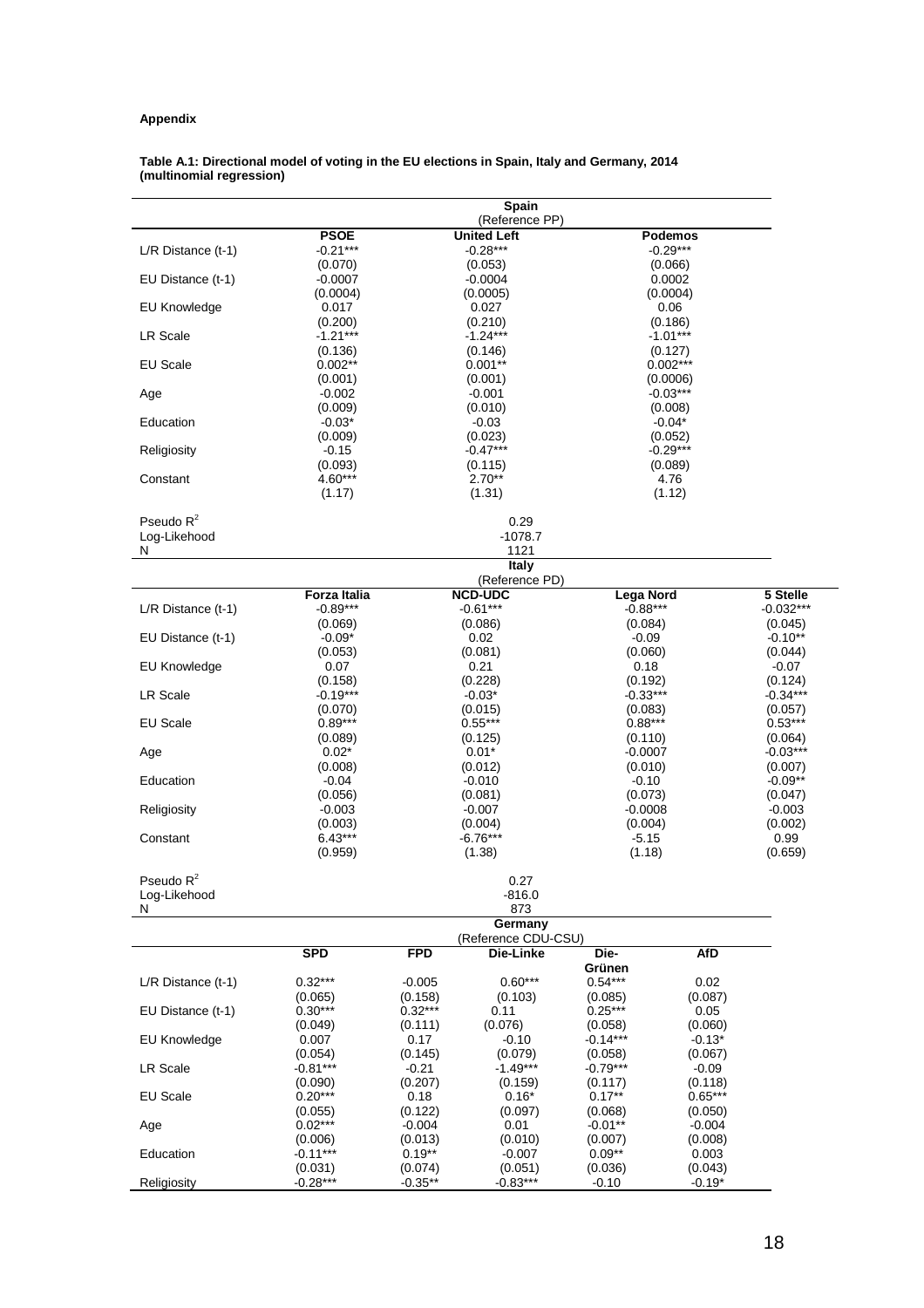| Constant                          | (0.075)   | (0.180)    | (0.186)                 | (0.085)   | (0.104)   |
|-----------------------------------|-----------|------------|-------------------------|-----------|-----------|
|                                   | $2.21***$ | $-3.72***$ | $3.23***$               | $2.10***$ | $2.75***$ |
|                                   | (0.542)   | (1.37)     | (0.847)                 | (0.650)   | (0.755)   |
| Pseudo $R^2$<br>Log-Likehood<br>N |           |            | 0.21<br>-1917.6<br>1578 |           |           |

Source: Spanish, Italian and German EES 2014 panels.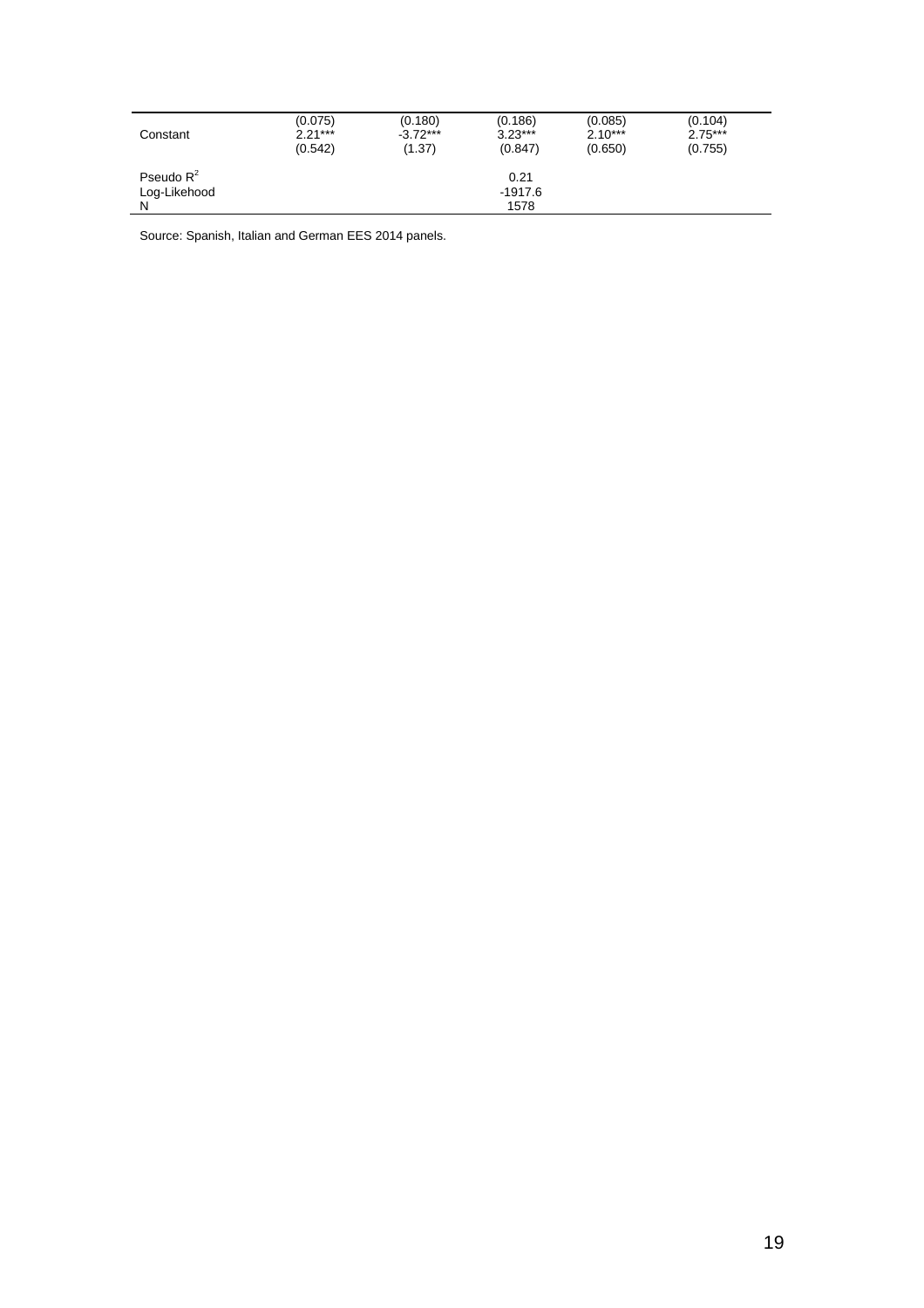|                                |                       |            | Spain                                |                       |                      |  |
|--------------------------------|-----------------------|------------|--------------------------------------|-----------------------|----------------------|--|
|                                | <b>PSOE</b>           |            | (Reference PP)<br><b>United Left</b> | <b>Podemos</b>        |                      |  |
| <b>Approval National</b>       |                       |            |                                      |                       |                      |  |
| Government on EU               | $-2.98***$            |            | $-3.87***$                           | $-3.56***$            |                      |  |
| $(t-1)$                        | (0.466)               |            | (0.861)                              | (0.505)               |                      |  |
| Approval EU                    | $-0.086$              |            | $-0.026$                             | 0.28                  |                      |  |
| decisions (t-1)                | (0.395)               |            | (0.420)                              | (0.390)               |                      |  |
| National<br>Government         | $0.17***$             |            | $0.31***$                            | $.38***$              |                      |  |
| responsibility (t-1)           | (0.082)               |            | (0.091)                              | (0.083)               |                      |  |
| EU responsibility (t-          | 0.04                  |            | 0.03                                 | 0.009                 |                      |  |
| 1)                             | (0.091)               |            | (0.095)                              | (0.089)               |                      |  |
| <b>EU Knowledge</b>            | 0.06                  |            | 0.12                                 | 0.18                  |                      |  |
|                                | (0.252)<br>$-1.10***$ |            | (0.263)<br>$-1.20***$                | (0.245)<br>$-0.98***$ |                      |  |
| <b>LR Scale</b>                | (0.119)               |            | (0.122)                              | (0.116)               |                      |  |
| <b>EU Scale</b>                | 0.0007                |            | 0.008                                | $0.001**$             |                      |  |
|                                | (0.0006)              |            | (0.0006)                             | (0.0005)              |                      |  |
| Age                            | 0.02                  |            | 0.008                                | $-0.009$              |                      |  |
|                                | (0.012)               |            | (0.013)                              | (0.012)               |                      |  |
| Education                      | $-0.02$               |            | $-0.015$                             | $-0.03$               |                      |  |
|                                | (0.025)<br>$-0.16***$ |            | (0.027)<br>$-0.46***$                | (0.026)<br>$-0.25**$  |                      |  |
| Religiosity                    | (0.117)               |            | (0.137)                              | (0.116)               |                      |  |
| Constant                       | 0.23                  |            | $-2.88*$                             | $-1.26$               |                      |  |
|                                | (1.39)                |            | (1.62)                               | (1.39)                |                      |  |
| Pseudo $R^2$                   |                       |            | 0.35                                 |                       |                      |  |
| Log-Likehood                   |                       |            | $-981.8$                             |                       |                      |  |
| N                              |                       |            | 1121                                 |                       |                      |  |
|                                |                       |            | Italy<br>(Reference PD)              |                       |                      |  |
|                                | <b>Forza Italia</b>   |            | <b>NCD-UDC</b>                       | Lega Nord             | 5 Stelle             |  |
| Approval National              | $-0.28***$            |            | $-0.11$                              | $-0.37***$            | $-0.63***$           |  |
| Government on EU               | (0.067)               |            | (0.109)                              | (0.079)               | (0.061)              |  |
| $(t-1)$                        |                       |            |                                      |                       |                      |  |
| Approval EU<br>decisions (t-1) | $-0.23***$<br>(0.062) |            | $-0.18*$<br>(0.093)                  | $-0.29***$<br>(0.079) | $-0.14**$<br>(0.057) |  |
| National                       |                       |            |                                      |                       |                      |  |
| Government                     | $0.23***$             |            | $-0.06$                              | $0.18***$             | $0.09**$             |  |
| responsibility (t-1)           | (0.042)               |            | (0.074)                              | (0.51)                | (0.039)              |  |
| EU responsibility (t-          | $0.24***$             |            | 0.11                                 | $0.19***$             | $0.12***$            |  |
| 1)                             | (0.053)               |            | (0.077)                              | (0.063)               | (0.044)              |  |
| <b>EU Knowledge</b>            | $-0.27**$             |            | $-0.05$                              | $-0.10$<br>(0.160)    | $-0.18$              |  |
|                                | (0.132)               |            | (0.204)                              |                       | (0.119)              |  |
| LR Scale                       | $-0.03$               |            | $-0.001$                             | $-0.14***$            | $-0.07**$            |  |
|                                | (0.035)               |            | (0.054)                              | (0.042)               | (0.032)              |  |
| <b>EU Scale</b>                | $-0.06$               |            | $-0.07$                              | $-0.07$               | $0.12***$            |  |
|                                | (0.043)               |            | (0.082)                              | (0.051)               | (0.035)              |  |
| Age                            | $0.01**$              |            | 0.007<br>(0.011)                     | $-0.007$<br>(0.009)   | $-0.03***$           |  |
| Education                      | (0.007)<br>$-0.03$    |            | 0.016                                | $-0.11*$              | (0.066)<br>$-0.09**$ |  |
|                                | (0.047)               |            | (0.072)                              | (0.062)               | (0.043)              |  |
| Religiosity                    | 0.0002                |            | 0.003                                | 0.0000                | 0.002                |  |
|                                | (0.002)               |            | (0.004)                              | (0.003)               | (0.002)              |  |
| Constant                       | $-0.94$               |            | $-1.47$                              | $2.13***$             | 4.81***              |  |
| Pseudo $R^2$                   | (0.838)               |            | (1.39)                               | (1.02)                | (0.725)              |  |
| Log-Likehood                   |                       |            | 0.24<br>$-1088.2$                    |                       |                      |  |
| N                              |                       |            | 1074                                 |                       |                      |  |
|                                |                       |            | Germany                              |                       |                      |  |
|                                |                       |            | (Reference CDU-CSU)                  |                       |                      |  |
|                                | <b>SPD</b>            | <b>FPD</b> | Die-Linke                            | Die-Grünen            | <b>AfD</b>           |  |
| <b>Approval National</b>       | $1.13***$             | $-1.90***$ | $-2.33**$                            | $-1.68***$            | $-2.08***$           |  |
| Government on EU (t-<br>1)     | (0.198)               | (0.442)    | (0.349)                              | (0.243)               | (0.275)              |  |
| Approval EU                    | 0.13                  | 0.39       | $-0.62$                              | $-0.21$               | $-0.54$              |  |
| decisions (t-1)                | (0.192)               | (0.464)    | (0.414)                              | (0.255)               | (0.373)              |  |
| <b>National Government</b>     | 0.04                  | $-0.02$    | $-0.04$                              | $-0.02$               | 0.02                 |  |
| responsibility (t-1)           | (0.081)               | (0.176)    | (0.122)                              | (0.100)               | (0.106)              |  |
| EU responsibility (t-1)        | $-0.06$               | $-0.10$    | $-0.13$                              | $-0.02$               | $-0.11$              |  |
|                                | (0.064)               | (0.141)    | (0.100)                              | (0.082)               | (0.086)              |  |

#### **Table A.2: Santioning issue model of voting in the EU elections in Spain, Italy and Germany, 2014 (multinomial regression)**